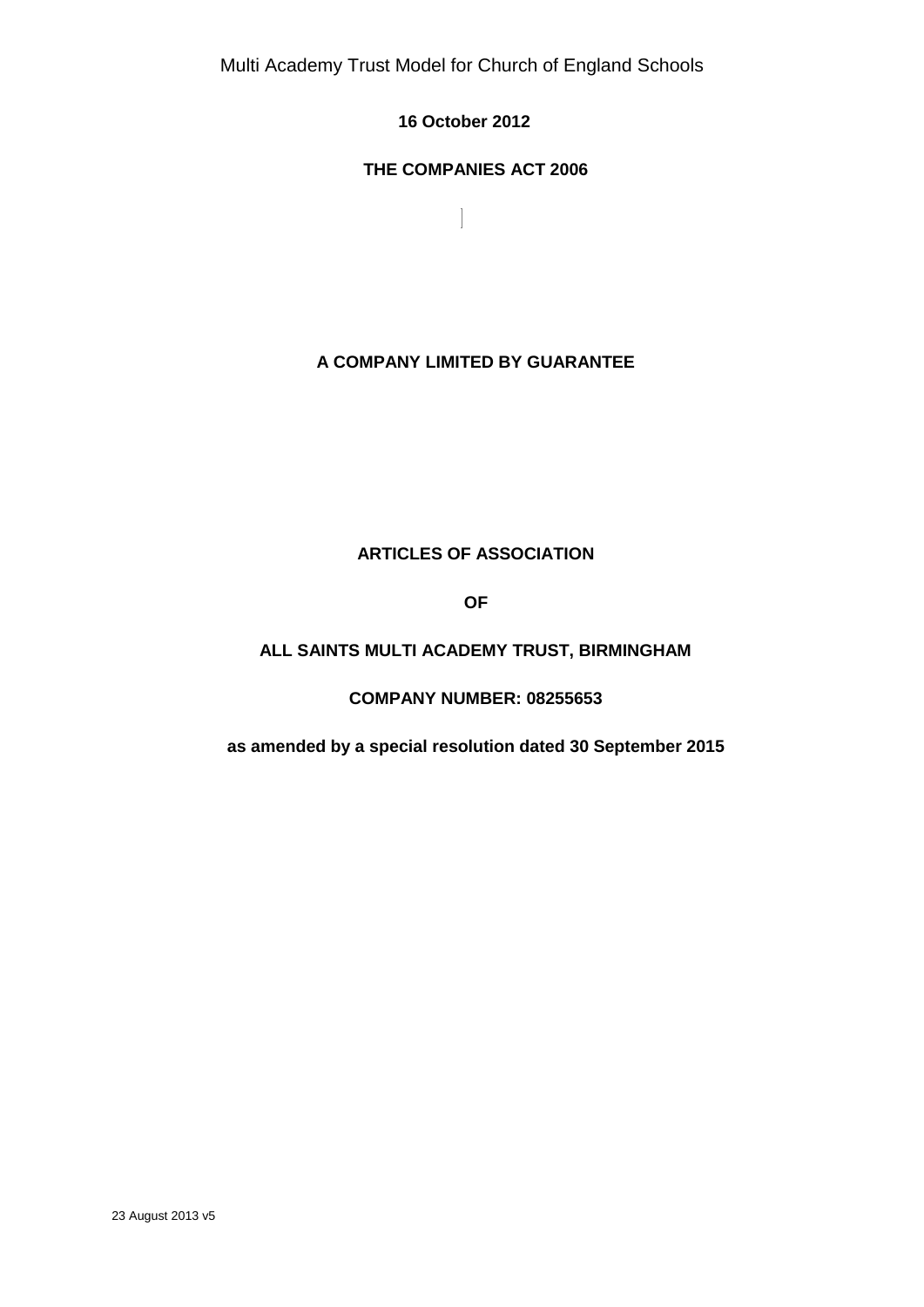## **THE COMPANIES ACT 2006**

### **COMPANY LIMITED BY GUARANTEE**

# **ARTICLES OF ASSOCIATION**

#### **OF**

#### **ALL SAINTS MULTI ACADEMY TRUST, BIRMINGHAM**

#### **INTERPRETATION**

- 1. In these Articles:-
	- (a) "the Academies" means all the schools referred to in Article 4 and established by the Company (and "Academy" shall mean any one of those schools);
	- (b) "Academy Financial Year" means the academic year from  $1<sup>st</sup>$  of September to  $31<sup>st</sup>$ of August of the following year;
	- (c) "the Articles" means these Articles of Association of the Company;
	- (d) "Chief Executive Officer" means such person as may be appointed by the Directors as the Chief Executive Officer of the Company;
	- (e) "Chief Inspector" means Her Majesty's Chief Inspector of Education, Children's Services and Skills or his successor;
	- (f) "clear days" in relation to the period of a notice means the period excluding the day when the notice is given or deemed to be given and the day on which it is given or on which it is to take effect;
	- (g) "Clerk" means the clerk to the Directors or any other person appointed to perform the duties of the clerk to the Directors, including a joint, assistant or deputy clerk;
	- (h) "the Company" means, save as otherwise defined at Article 6.9, the company intended to be regulated by these Articles and referred to in Article 2;
	- (i) "Diocese" means the Church of England diocese in which the Academies are situated;
	- (j) "Diocesan Board of Education" means that body constituted under the Diocesan Boards of Education Measure 1991 for the Diocese and any successor body;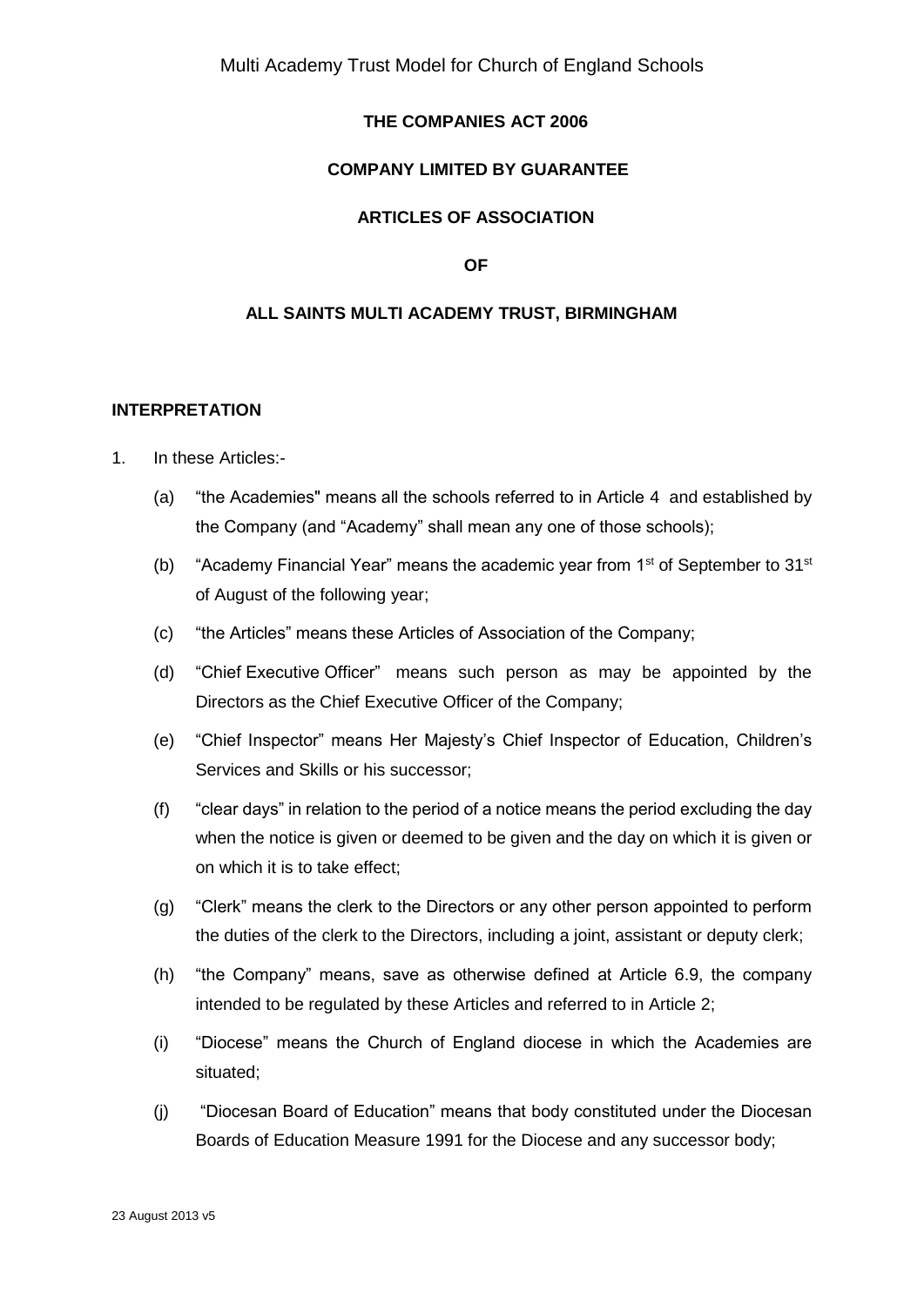- (k) "Diocesan Board of Finance" means the Diocesan Board of Finance for the Diocese;
- (l) "the Directors" means, save as otherwise defined at Article 6.9, the directors of the Company (and "Director" means any one of those directors);
- (m) "Financial Expert" means an individual, company or firm who is authorised to give investment advice under the Financial Services and Markets Act 2000;
- (n) "the LAs" means all the local authorities covering the areas in which the Academies are situated (and "the LA" shall mean any one of these local authorities);
- (o) "Local Authority Associated Persons" means any person associated with any local authority within the meaning given in section 69 of the Local Government and Housing Act 1989;
- (p) "Local Governing Bodies" means the committees appointed pursuant to Articles 100-102 and 104 (and "Local Governing Body" means any one of these committees);
- (q) "Member" means a member of the Company and someone who as such is bound by the undertaking contained in Article 8;
- (r) "the Memorandum" means the Memorandum of Association of the Company;
- (s) "Office" means the registered office of the Company;
- (t) "Parent Directors" means the Directors elected or appointed pursuant to Articles 53 – 56 inclusive;
- (u) "Principals" means the head teachers of the Academies (and "Principal" means any one of these head teachers);
- (v) "Principal Regulator" means the body or person appointed as the Principal Regulator under the Charities Act 2011;
- (w) "Relevant Funding Agreements" means the agreement or agreements entered into by the Company and the Secretary of State under section 1 of the Academies Act 2010 for the establishment of each Academy, including any variation or supplemental agreements thereof;
- (x) "Scheme of Delegation" means an instrument by the Directors delegating such powers and responsibilities of the Directors as may be appropriate for them to delegate to the Local Governing Bodies consistently with the Objects;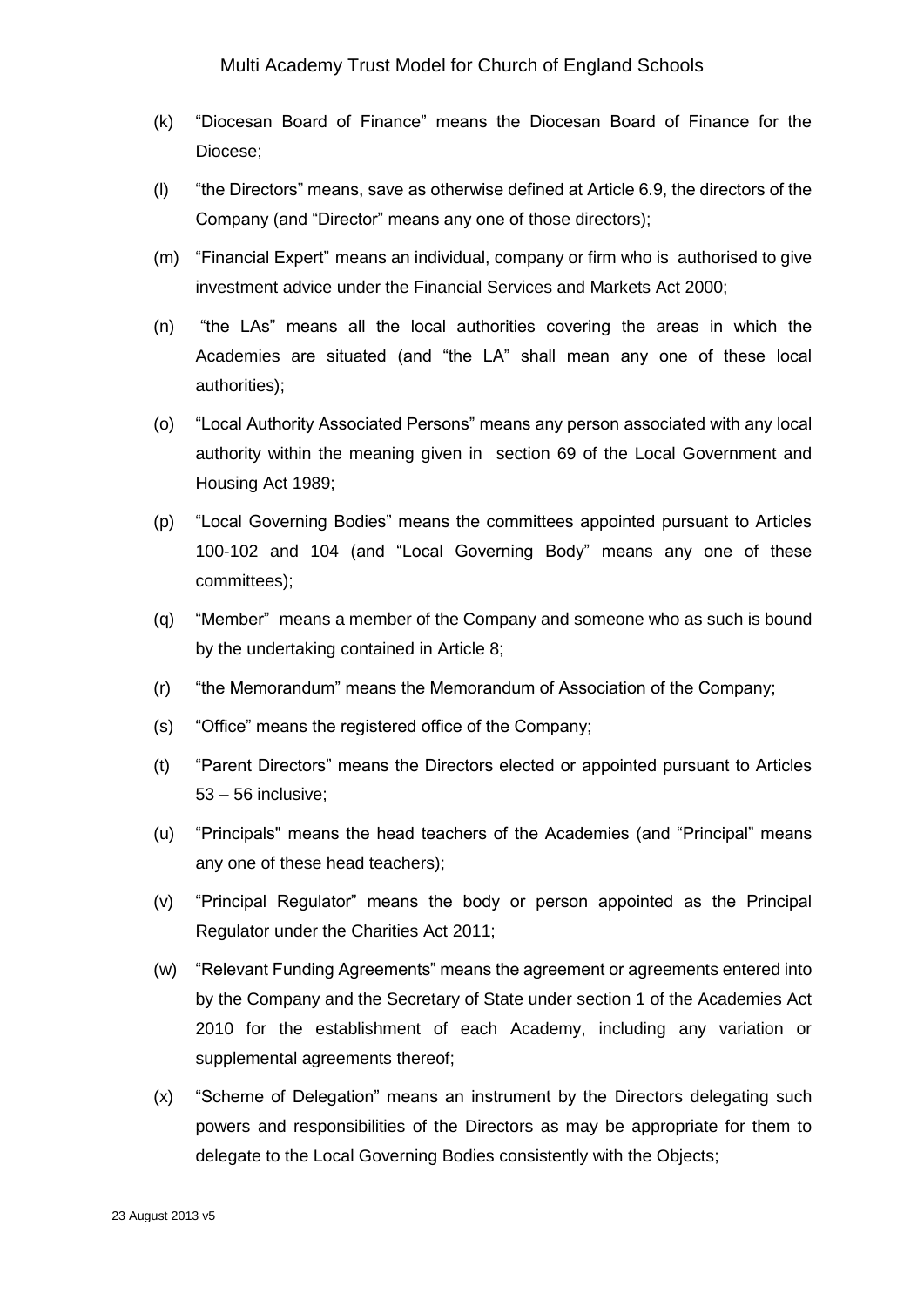- (y) "the seal" means the common seal of the Company if it has one;
- (z) "Secretary of State" means the Secretary of State for Education or successor;
- (aa) "Staff Director" means an employee of the Company who may be appointed as a Director pursuant to Article 50A, 50B;
- (bb) "Teacher" means a person employed under a contract of employment or a contract for services or otherwise engaged to provide his services as a teacher at one or more Academies;
- (cc) "Trustees" means those trustees holding the schools' sites and providing them to the Academy Trust for use and occupation by the Academies;
- (dd) "the United Kingdom" means Great Britain and Northern Ireland;
- (ee) words importing the masculine gender only shall include the feminine gender. Words importing the singular number shall include the plural number, and vice versa;
- (ff) subject as aforesaid, words or expressions contained in these Articles shall, unless the context requires otherwise, bear the same meaning as in the Companies Act 2006, as appropriate;
- (gg) any reference to a statute or statutory provision or measure shall include any statute or statutory provision or measure which replaces or supersedes such statute or statutory provision or measure including any modification or amendment thereto.
- 2. The Company's name is All Saints Multi Academy Trust, Birmingham (and in this document it is called "**the Company**").
- 3. The Company's registered office is to be situated in England and Wales.

## **OBJECTS**

4. The Company's object ("**the Object**") is specifically restricted to the following:

to advance for the public benefit education in the United Kingdom, in particular but without prejudice to the generality of the foregoing by establishing, maintaining, carrying on, managing and developing Academies which shall offer a broad and balanced curriculum and which shall include:

23 August 2013 v5 (i) Church of England schools designated as such which shall be conducted in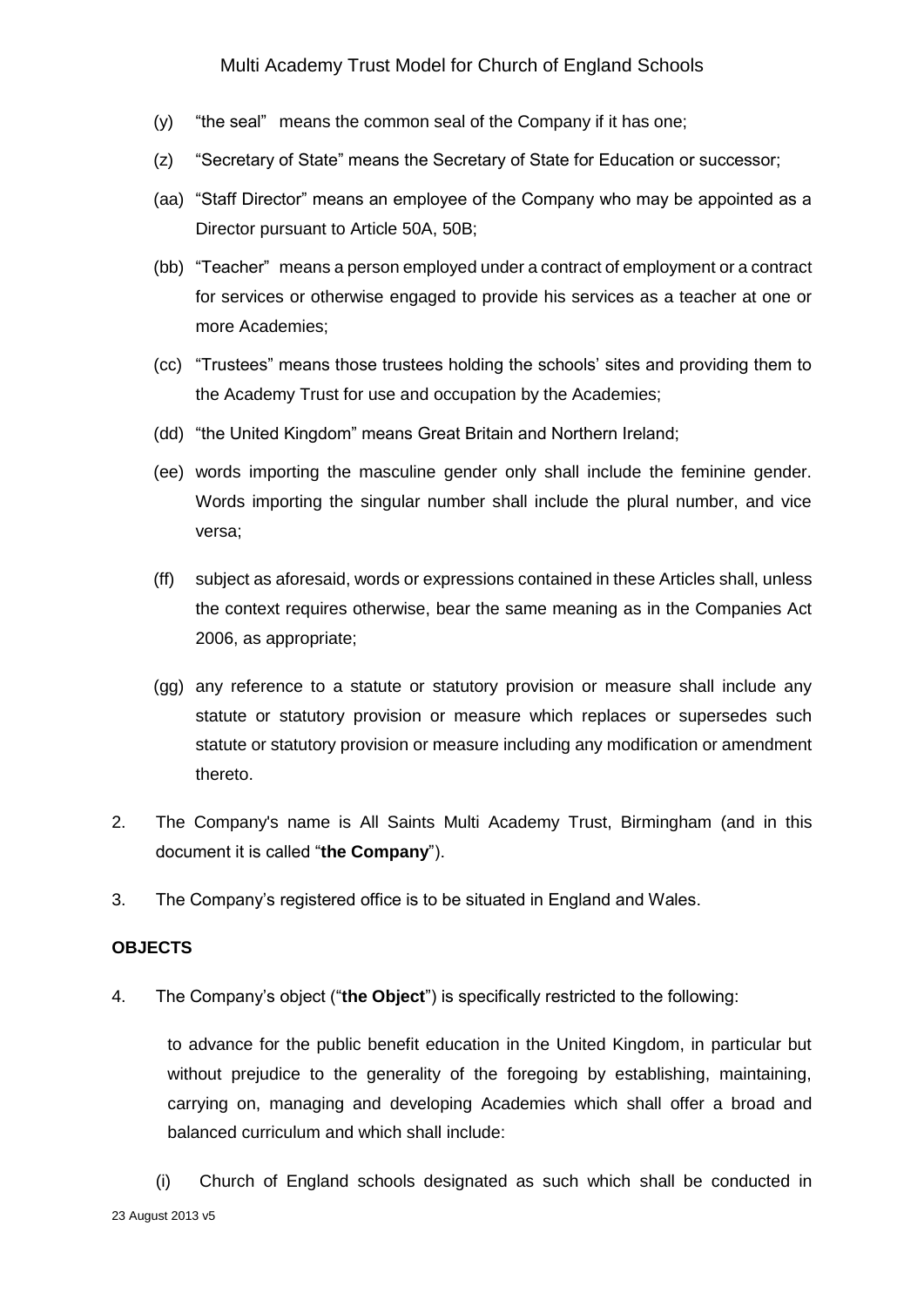accordance with the principles, practices and tenets of the Church of England both generally and in particular in relation to arranging for religious education and daily acts of worship, and having regard to any advice issued by the Diocesan Board of Education; and

- (ii) other Academies whether with or without a designated religious character; but in relation to each of the Academies to recognise and support their individual ethos, whether or not designated Church of England.
- 5. In furtherance of the Object but not further or otherwise the Company may exercise the following powers:
	- (a) to draw, make, accept, endorse, discount, execute and issue promissory notes, bills, cheques and other instruments, and to operate bank accounts in the name of the Company;
	- (b) to raise funds and to invite and receive contributions provided that in raising funds the Company shall not undertake any substantial permanent trading activities and shall conform to any relevant statutory regulations;
	- (c) (subject to such further consents as may be required by law or as may be required from the Trustees as landlords/licensors where this is the case) to acquire, alter, improve and charge or otherwise dispose of property;
	- (d) subject to Article 6 below to employ such staff, as are necessary for the proper pursuit of the Object (including the maintenance of an effective Church of England ethos in relation to Academies falling within Article  $4(i)$  <sup>1</sup>) and to make all reasonable and necessary provision for the payments of pensions and superannuation to staff and their dependants;
	- (e) to establish or support, whether financially or otherwise, any charitable trusts, associations or institutions formed for all or any of the Object;
	- (f) to co-operate with other charities, other independent schools, schools maintained by a local authority, 16-19 Academies, alternative provision Academies, institutions within the further education sector, voluntary bodies and statutory authorities operating in furtherance of the Object and to exchange information and

1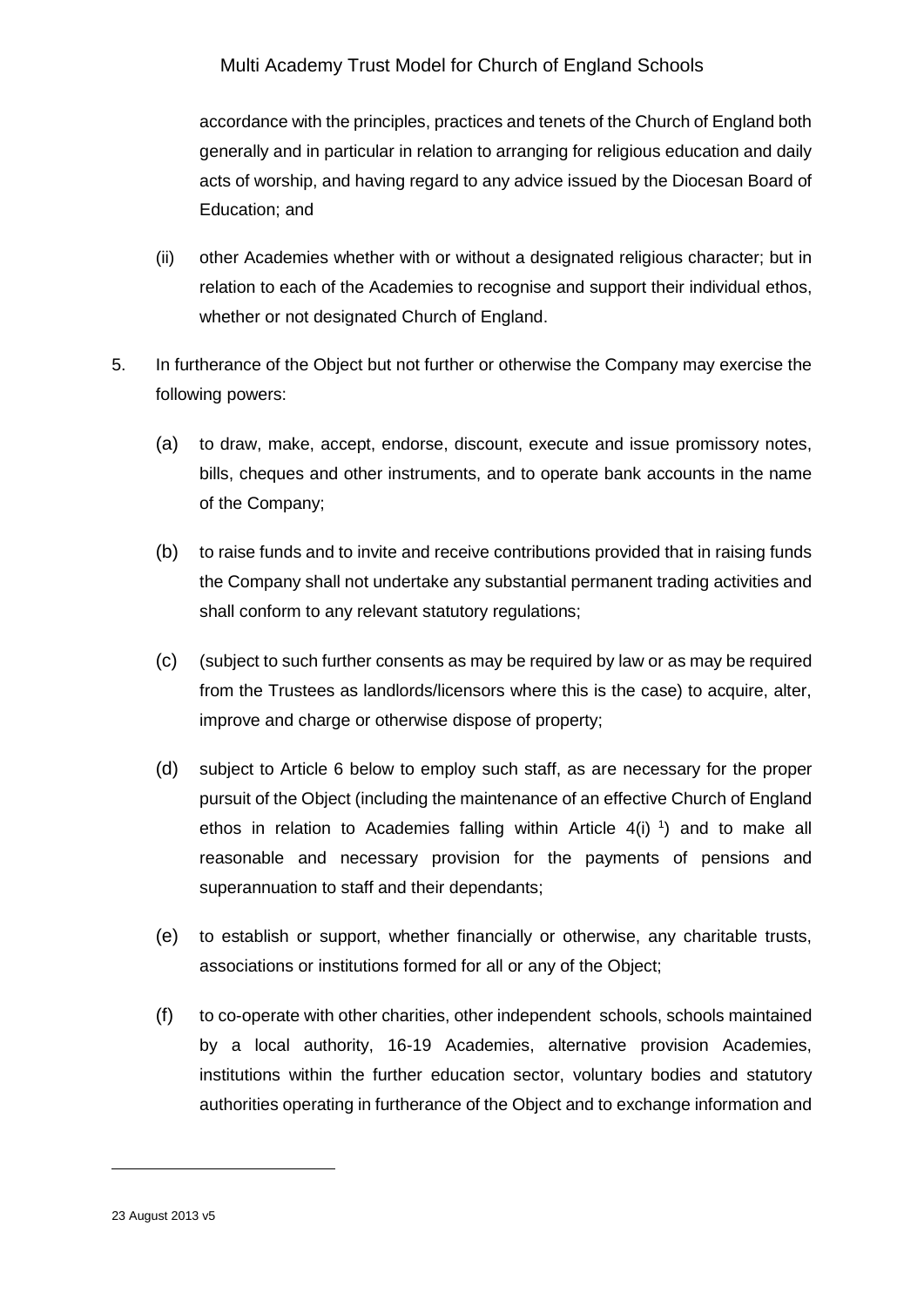advice with them;

- (g) to pay out of funds of the Company the costs, charges and expenses of and incidental to the formation and registration of the Company;
- (h) to establish, maintain, carry on, manage and develop the Academies at locations to be determined by the Directors;
- (i) to offer scholarships, exhibitions, prizes and awards to pupils and former pupils, and otherwise to encourage and assist pupils and former pupils;
- (j) to provide educational facilities and services to students of all ages and the wider community for the public benefit;
- (k) to carry out research into the development and application of new techniques in education and to their approach to curriculum development and delivery and to publish the results of such research, and to develop means of benefiting from application of the experience of industry, commerce, other schools and the voluntary sector to the education of pupils in academies;
- (l) subject to such consents as may be required from the Trustees or otherwise required by law and/or by any contract entered into by or on behalf of the Company, to borrow and raise money for the furtherance of the Object in such manner and on such security as the Company may think fit;
- (m) to deposit or invest any funds of the Company not immediately required for the furtherance of its object (but to invest only after obtaining such advice from a financial expert as the Directors consider necessary and having regard to the suitability of investments and the need for diversification);
- (n) to delegate the management of investments to a financial expert, but only on terms that:
	- (i) the investment policy is set down in writing for the financial expert by the Directors;
	- (ii) every transaction is reported promptly to the Directors;
	- (iii) the performance of the investments is reviewed regularly with the Directors;
	- (iv) the Directors are entitled to cancel the delegation arrangement at any time;
	- (v) the investment policy and the delegation arrangement are reviewed at least once a year;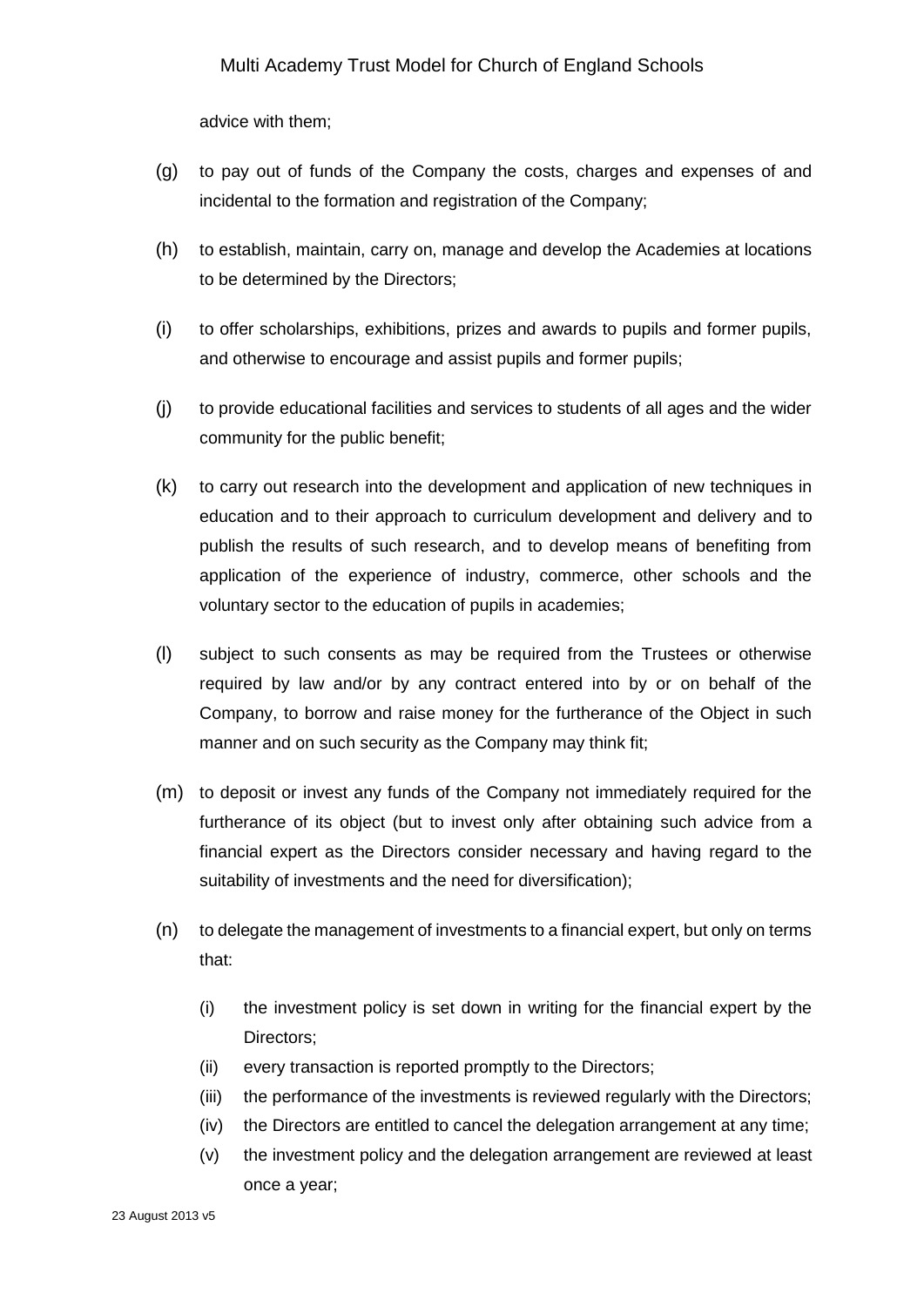- (vi) all payments due to the financial expert are on a scale or at a level which is agreed in advance and are notified promptly to the Directors on receipt; and
- (vii) the financial expert must not do anything outside the powers of the Directors;
- (o) to arrange for investments or other property of the Company to be held in the name of a nominee company acting under the control of the Directors or of a financial expert acting under their instructions, and to pay any reasonable fee required;
- (p) to provide indemnity insurance to Directors and the members of any Local Governing Body (to the extent necessary) in accordance with, and subject to the conditions of section 232 to 235 of the Companies Act 2006, section 189 of the Charities Act 2011 or any other provision of law applicable to charitable companies and any such indemnity is limited accordingly;
- (q) to establish subsidiary companies to carry on any trade or business for the purpose of raising funds for the Company;
- (r) to do all such other lawful things as are necessary for or are incidental to or conducive to the achievement of the Object and appropriate to the religious character of the Academy.
- 6.1 The income and property of the Company shall be applied solely towards the promotion of the Object.
- 6.2 None of the income or property of the Company may be paid or transferred directly or indirectly by way of dividend bonus or otherwise by way of profit to any member of the Company. Nonetheless a Member of the Company who is not also a Director may:
	- (a) benefit as a beneficiary of the Company;
	- (b) be paid reasonable and proper remuneration for any goods or services supplied to the Company;
	- (c) be paid rent for premises let by the Member of the Company if the amount of the rent and other terms of the letting are reasonable and proper; and
	- (d) be paid interest on money lent to the Company at a reasonable and proper rate, such rate not to exceed 2 per cent per annum below the base lending rate of a UK clearing bank selected by the Directors, or 0.5%, whichever is the higher.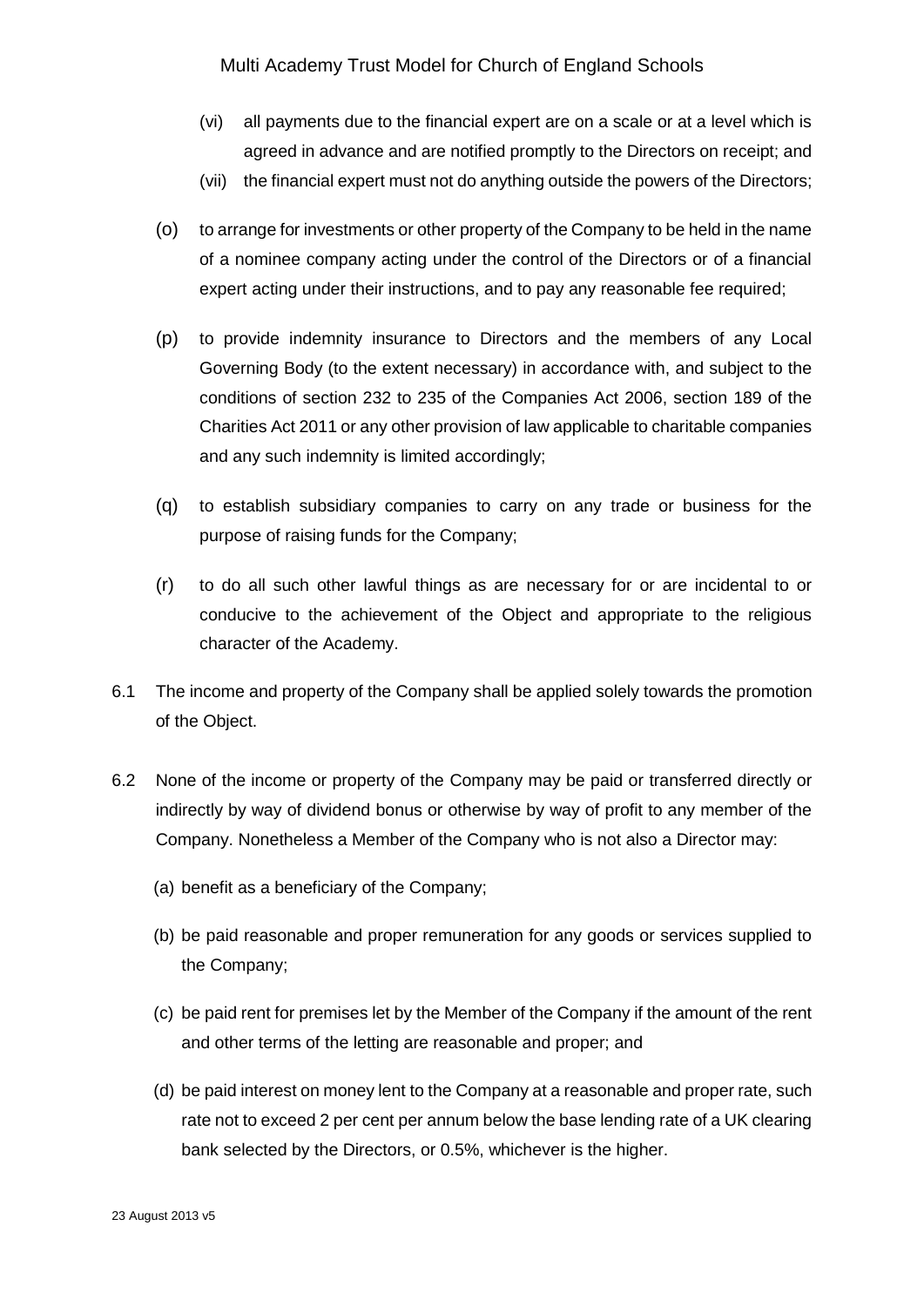- 6.3 A Director may benefit from any indemnity insurance purchased at the Company's expense to cover the liability of the Directors which by virtue of any rule of law would otherwise attach to them in respect of any negligence, default or breach of trust or breach of duty of which they may be guilty in relation to the Company: provided that any such insurance shall not extend to:
	- (i) any claim arising from any act or omission which Directors knew to be a breach of trust or breach of duty or which was committed by the Directors in reckless disregard to whether it was a breach of trust or breach of duty or not; and,
	- (ii) provided also that any such insurance shall not extend to the costs of any unsuccessful defence to a criminal prosecution brought against the Directors in their capacity as directors of the Company.

Further, this Article does not authorise a Director to benefit from any indemnity insurance that would be rendered void by any provision of the Companies Act 2006, the Charities Act 2011 or any other provision of law.

- 6.4 A company, which has shares listed on a recognised stock exchange and of which any one Director holds no more than 1% of the issued capital of that company, may receive fees, remuneration or other benefit in money or money's worth from the Company.
- 6.5 A Director may at the discretion of the Directors be reimbursed from the property of the Company for reasonable expenses properly incurred by him or her when acting on behalf of the Company, but excluding expenses in connection with foreign travel.
- 6.6 No Director may:
	- (a) buy any goods or services from the Company;
	- (b) sell goods, services, or any interest in land to the Company;
	- (c) be employed by, or receive any remuneration from the Company other than the Chief Executive Officer;
	- (d) receive any other financial benefit from the Company unless:
		- (i) the payment is permitted by Article 6.7 and the Directors follow the procedure and observe the conditions set out in Article 6.8; or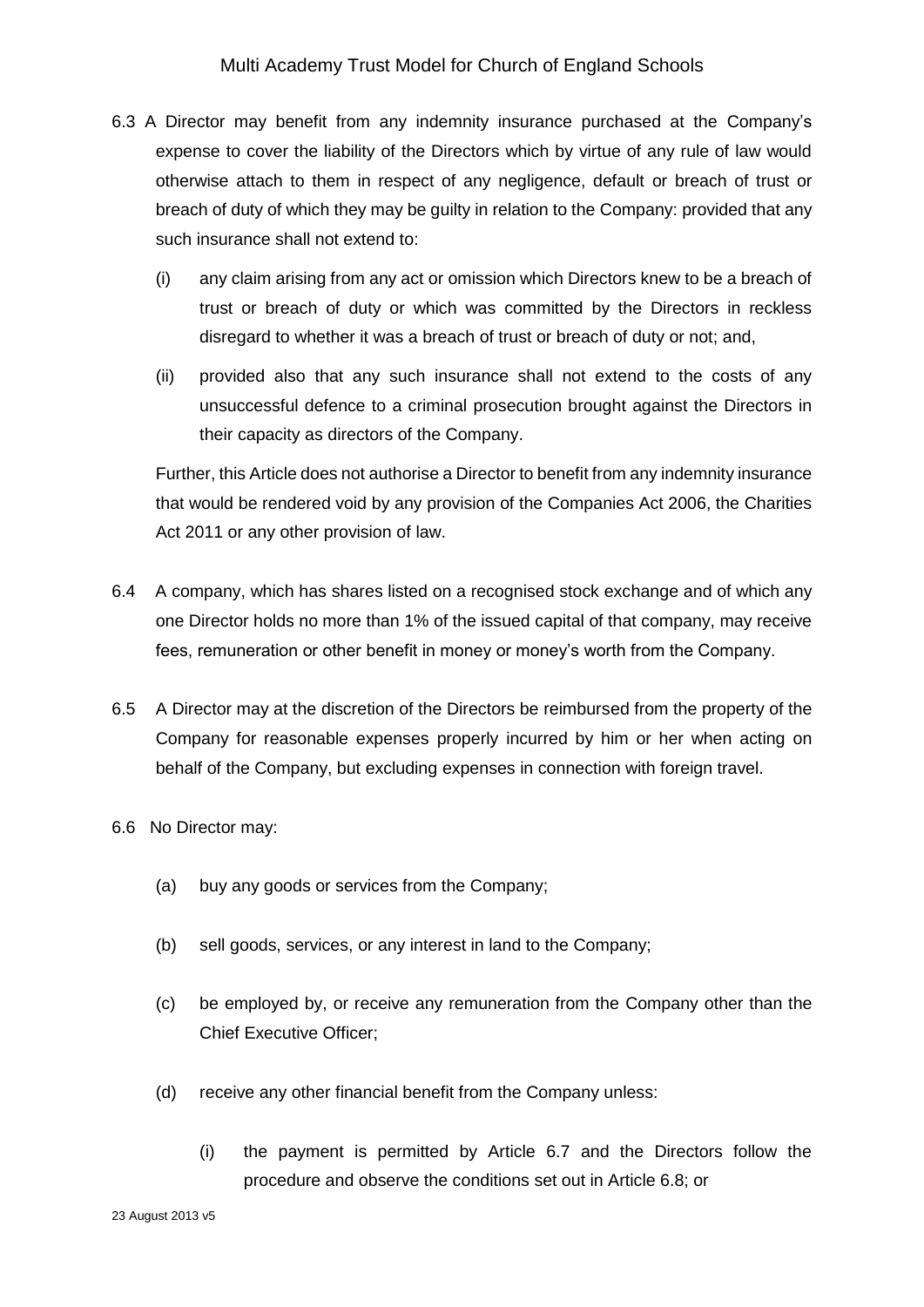- (ii) the Directors obtain the prior written approval of the Charity Commission and fully comply with any procedures it prescribes.
- 6.7 Subject to Article 6.8, a Director may:
	- (a) receive a benefit from the Company in the capacity of a beneficiary of the Company;
	- (b) be employed by the Company or enter into a contract for the supply of goods or services to the Company, other than for acting as a Director;
	- (c) receive interest on money lent to the Company at a reasonable and proper rate not exceeding 2% per annum below the base rate of a clearing bank to be selected by the Directors, or 0.5%, whichever is the higher; and
	- (d) receive rent for premises let by the Director to the Company if the amount of the rent and the other terms of the lease are reasonable and proper.
- 6.8 The Company and its Directors may only rely upon the authority provided by Article 6.7 if each of the following conditions is satisfied:
	- (a) the remuneration or other sums paid to the Director do not exceed an amount that is reasonable in all the circumstances.
	- (b) the Director is absent from the part of any meeting at which there is discussion of:
		- (i) his or her employment, remuneration, or any matter concerning the contract, payment or benefit; or
		- (ii) his or her performance in the employment, or his or her performance of the contract; or
		- (iii) any proposal to enter into any other contract or arrangement with him or her or to confer any benefit upon him or her that would be permitted under Article 6.7; or
		- (iv) any other matter relating to a payment or the conferring of any benefit permitted by Article 6.7,
	- (c) the Director does not vote on any such matter and is not to be counted when calculating whether a quorum of Directors is present at the meeting;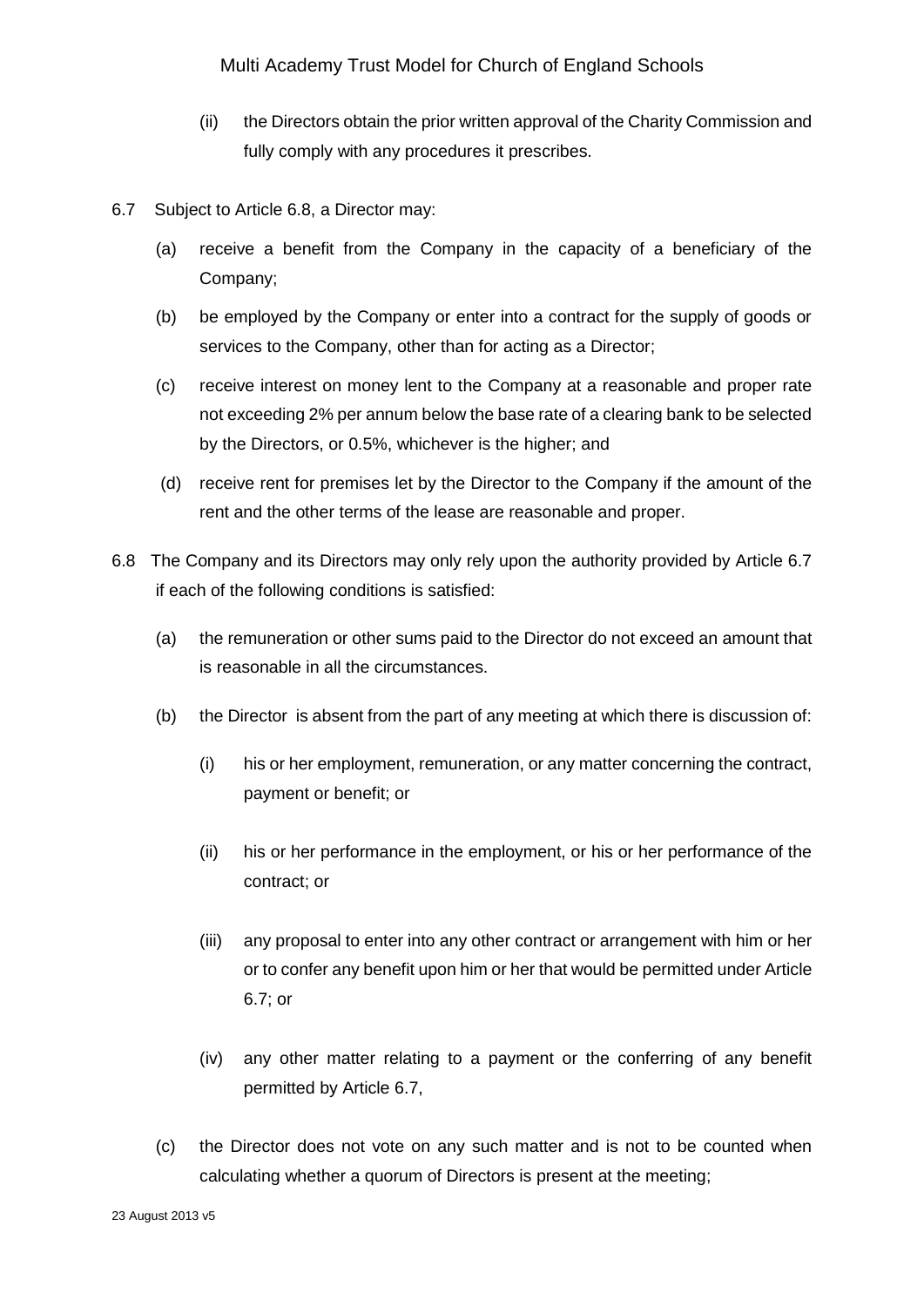- (d) save in relation to employing or contracting with the Chief Executive Officer the other Directors are satisfied that it is in the interests of the Company to employ or to contract with that Director rather than with someone who is not a Director. In reaching that decision the Directors must balance the advantage of employing a Director against the disadvantages of doing so (especially the loss of the Director's services as a result of dealing with the Director's conflict of interest);
- (e) the reason for their decision is recorded by the Directors in the minute book; and
- (f) a majority of the Directors then in office have received no such payments or benefit.
- 6.8A The provision in Article 6.6(c) that no Director may be employed by or receive any remuneration from the Company (other than a Staff Director and the Chief Executive Officer) does not apply to an employee of the Company who is subsequently elected or appointed as a Director save that this Article shall only allow such a Director to receive remuneration or benefit from the Company in his capacity as an employee of the Company and provided that the procedure as set out in Articles 6.8(b)(i), (ii) and 6.8 (c) is followed.
- 6.9 In Articles 6.2 6.9:
	- (a) "company" shall include any company in which the Company:
		- holds more than 50% of the shares; or
		- controls more than 50% of the voting rights attached to the shares; or
		- has the right to appoint one or more Directors to the Board of the Company;
	- (b) "Director" shall include any child, stepchild, parent, grandchild, grandparent, brother, sister or spouse of the Director or any person living with the Director as his or her partner;
	- (c) the employment or remuneration of a Director includes the engagement or remuneration of any firm or company in which the Director is:
		- (i) a partner;
		- (ii) an employee;
		- (iii) a consultant;
		- (iv) a director;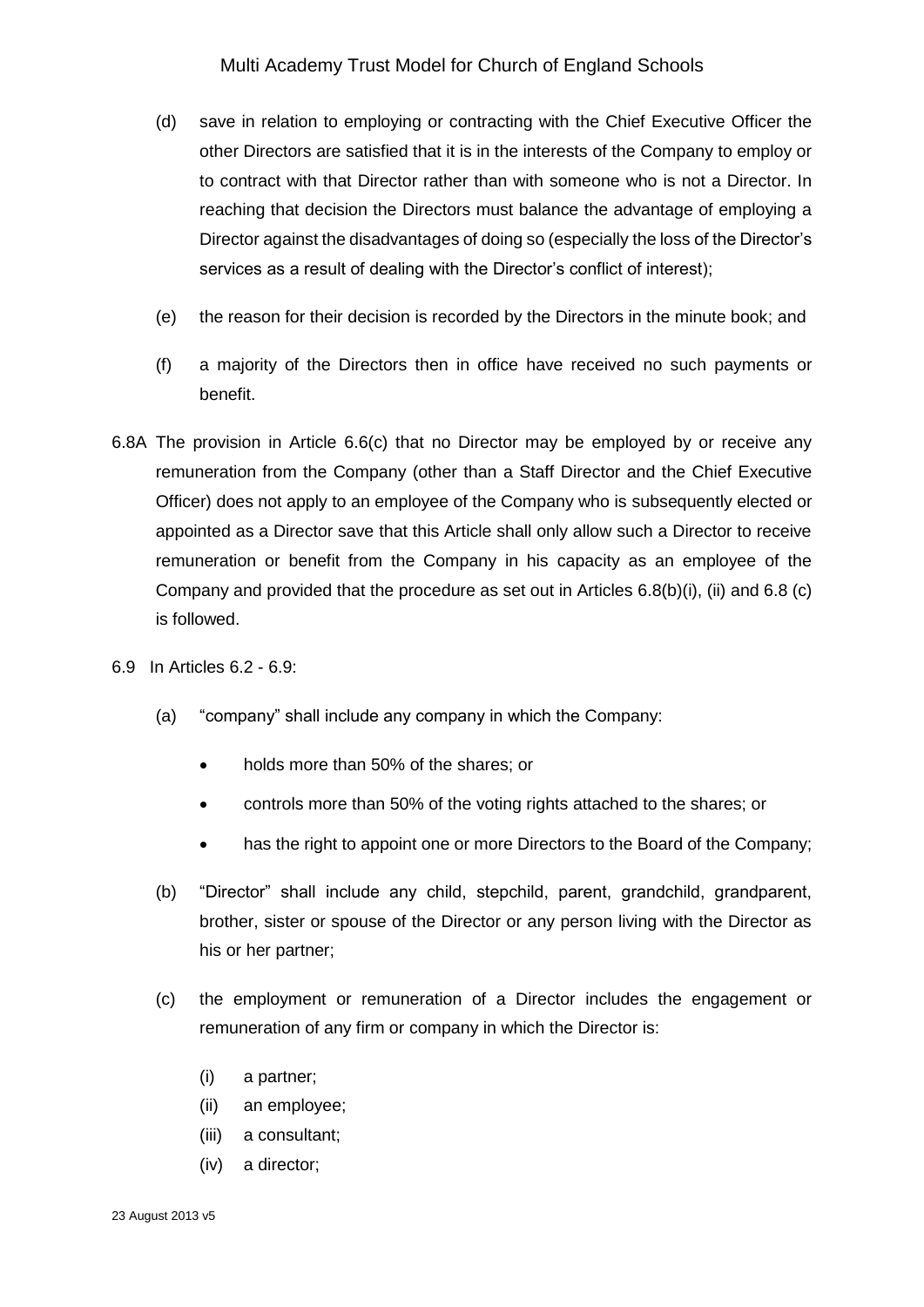- (v) a member; or
- (vi) a shareholder, unless the shares of the company are listed on a recognised stock exchange and the Director holds less than 1% of the issued capital.
- 7. The liability of the members of the Company is limited.
- 8. Every Member of the Company undertakes to contribute such amount as may be required (not exceeding £10) to the Company's assets if it should be wound up while he or she is a Member or within one year after he or she ceases to be a Member, for payment of the Company's debts and liabilities before he or she ceases to be a Member, and of the costs, charges and expenses of winding up, and for the adjustment of the rights of the contributories among themselves.
- 9. If the Company is wound up or dissolved and after all its debts and liabilities (including any under section 2 of the Academies Act 2010) have been satisfied there remains any property it shall not be paid to or distributed among the Members of the Company, but shall be given or transferred to some other charity or charities having objects similar to the Object which prohibits the distribution of its or their income and property to an extent at least as great as is imposed on the Company by Article 6 above, chosen by the Members of the Company at or before the time of dissolution and if that cannot be done then to some other charitable object.
- 10. No alteration or addition shall be made to or in the provisions of the Memorandum and/or Articles without the written consent of the Trustees and the Diocesan Board of Education.<sup>2</sup>
- 11. No alteration or addition shall be made to or in the provisions of the Articles which would have the effect (a) that the Company would cease to be a company to which section 60 of the Companies Act 2006 applies; or (b) that the Company would cease to be a charity.

# **MEMBERS**

1

 $2$  The requirement for the consent of the Trustees and the Diocesan Board of Education (whether they are members or otherwise) corresponds to the requirement for maintained schools that the consent of these bodies be obtained prior to a change to the Instrument of Government under the Schools Governance (Constitution) (England) Regulations 2007.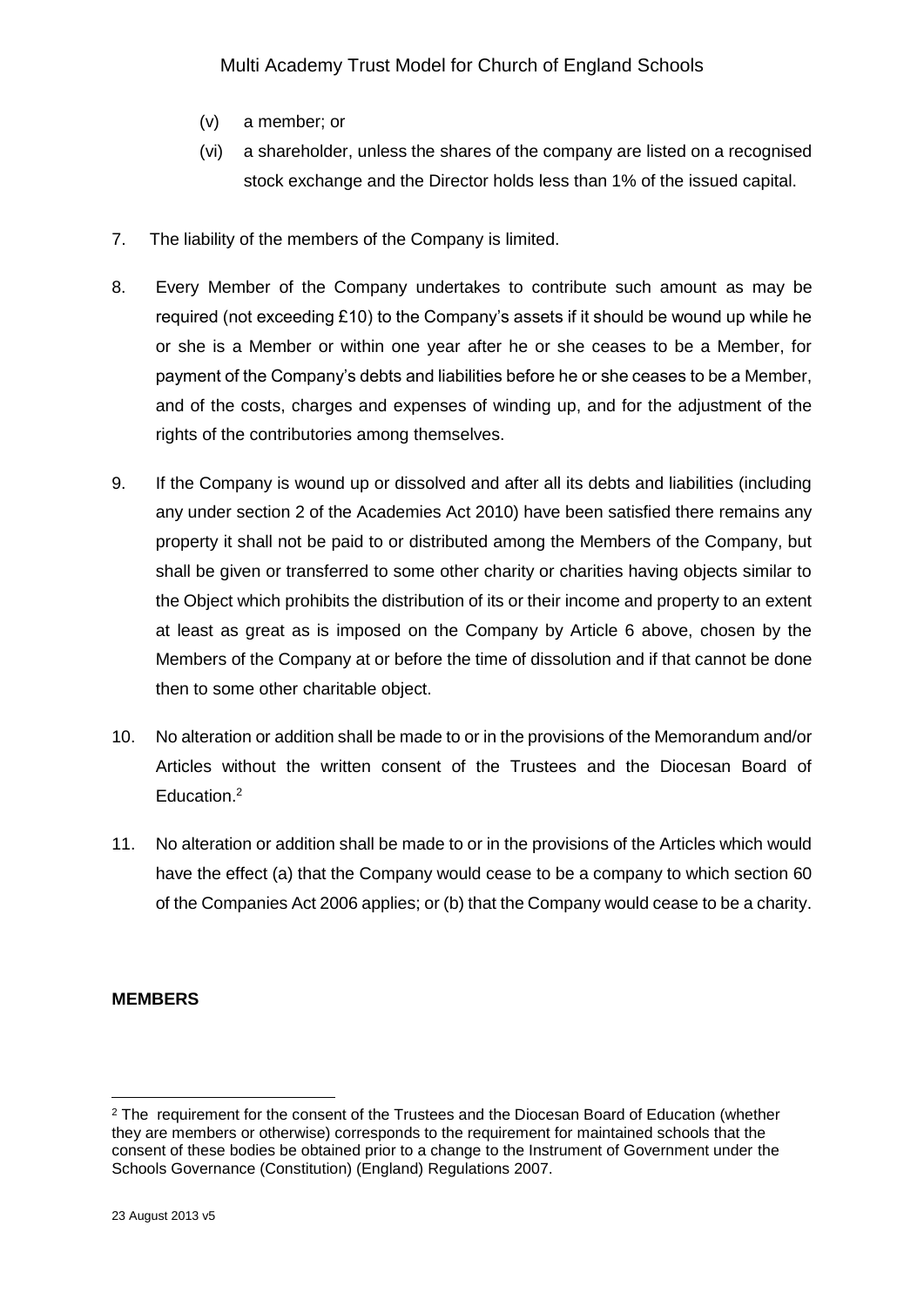- 12. The Members of the Company shall comprise:
	- (a) the Diocese of Birmingham Educational Trust, a company limited by guarantee and registered in England and Wales with company number 07934124;
	- (b) the Diocesan Board of Finance, being The Birmingham Diocesan Board of Finance, a company limited by guarantee and registered in England and Wales with company number 00440966;
	- (c) the Archdeacon of Birmingham;
	- (d) the chairman of the Directors; and
	- (e) any person appointed under Article 16.
- 13. Each of the persons entitled to appoint Members in Article 12 shall have the right from time to time by written notice delivered to the Office to remove any Member appointed by them and to appoint a replacement Member to fill a vacancy whether resulting from such removal or otherwise.
- 14. If any of the persons entitled to appoint Members in Article 12:
	- (a) in the case of an individual, die or become legally incapacitated;
	- (b) in the case of a corporate entity, cease to exist and are not replaced by a successor institution; or
	- (c) becomes insolvent or makes any arrangement or composition with their creditors generally,

their right to appoint Members under these Articles shall vest in the remaining Members.

- 15. Membership will terminate automatically if:
	- (a) a Member (which is a corporate entity) ceases to exist and is not replaced by a successor institution;
	- (b) a Member (who is an individual) dies or becomes incapable by reason of illness or injury of managing and administering his or her own affairs; or
	- (c) a Member becomes insolvent or makes any arrangement or composition with that Member's creditors generally.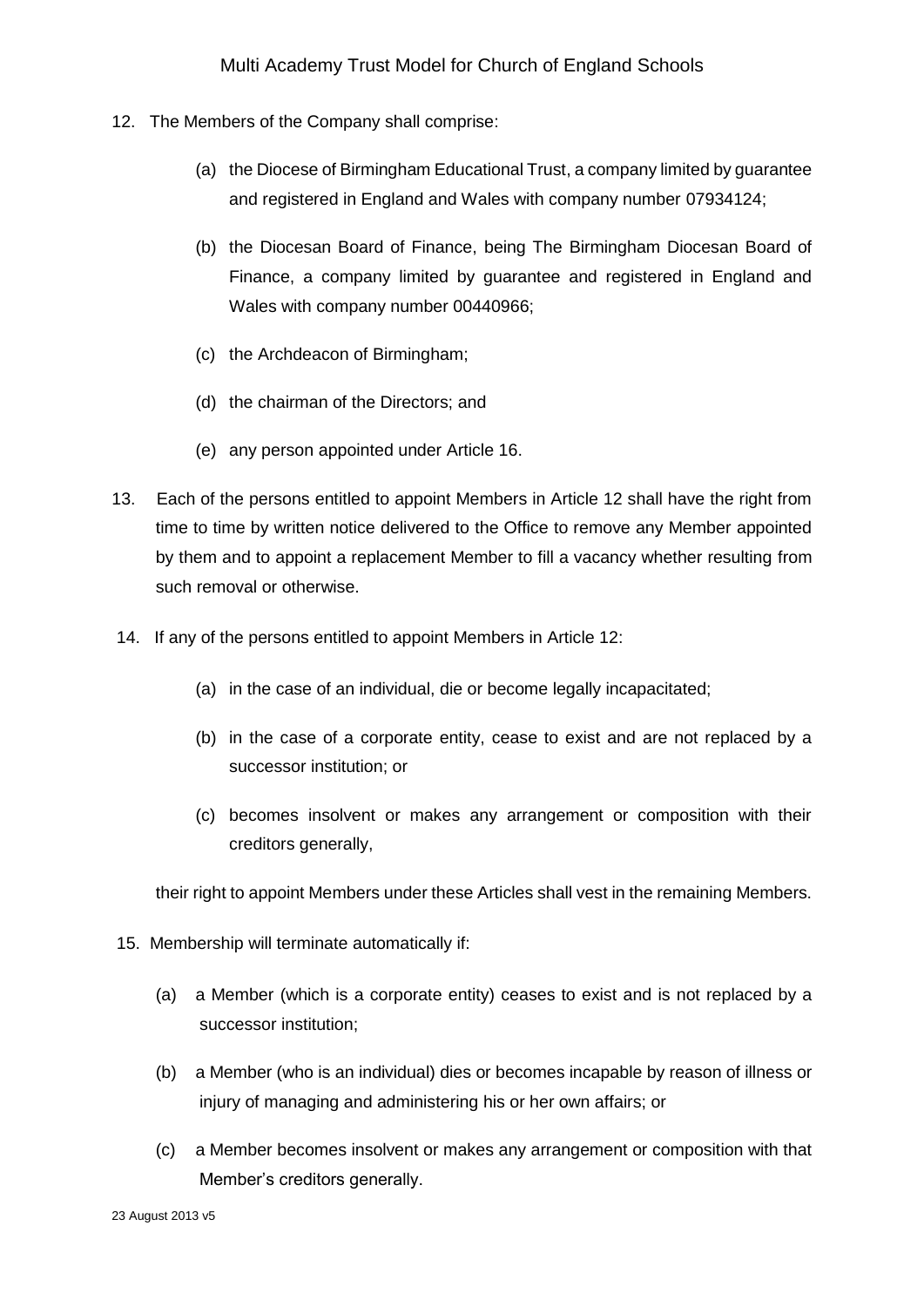- 16. The Members with the written consent of the Diocesan Board of Education may agree by passing a special resolution in writing to appoint such additional Members as they think fit and may agree by passing a special resolution in writing to remove any such additional Members provided that such appointment or removal is in the interests of the Company.
- 17. Every person nominated to be a Member of the Company shall either sign a written consent to become a Member or sign the register of Members on becoming a Member.
- 18. Any Member may resign provided that after such resignation the number of Members is not less than three. A Member shall cease to be one immediately on the receipt by the Company of a notice in writing signed by the person or persons entitled to remove him under Articles 13 or 16 provided that no such notice shall take effect when the number of Members is less than three unless it contains or is accompanied by the appointment of a replacement Member.

## **GENERAL MEETINGS**

- 19. The Company shall hold an Annual General Meeting each year in addition to any other meetings in that year, and shall specify the meeting as such in the notices calling it; and not more than fifteen months shall elapse between the date of one Annual General Meeting of the Company and that of the next. Provided that so long as the Company holds its first Annual General Meeting within eighteen months of its incorporation, it need not hold it in the year of its incorporation or in the following year. The Annual General Meeting shall be held at such time and place as the Directors shall appoint. All general meetings other than Annual General Meetings shall be called General Meetings.
- 20. The Directors may call general meetings and, on the requisition of Members pursuant to the provisions of the Companies Act 2006, shall forthwith proceed to convene a general meeting in accordance with that Act. If there are not within the United Kingdom sufficient Directors to call a general meeting, any Director or any Member of the Company may call a general meeting.

# **NOTICE OF GENERAL MEETINGS**

21. General meetings shall be called by at least fourteen clear days' notice but a general meeting may be called by shorter notice if it is so agreed by a majority in number of Members having a right to attend and vote and together representing not less than 90% of the total voting rights at that meeting.

23 August 2013 v5 The notice shall specify the time and place of the meeting and the general nature of the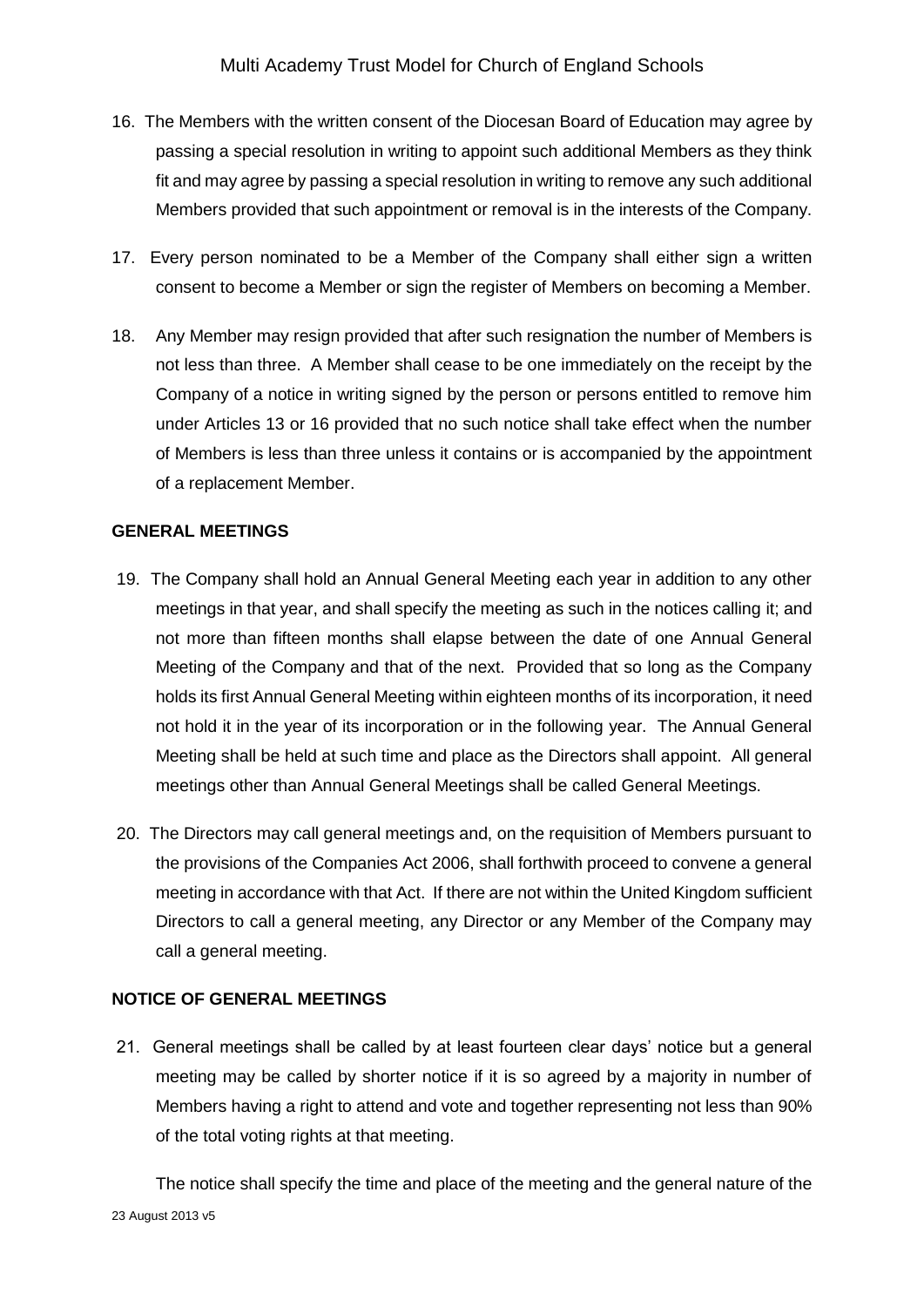business to be transacted and, in the case of an Annual General Meeting, shall specify the meeting as such. The notice shall also state that the Member is entitled to appoint a proxy.

The notice shall be given to all the Members, to the Directors and auditors.

22. The accidental omission to give notice of a meeting to, or the non-receipt of notice of a meeting by, any person entitled to receive notice shall not invalidate the proceedings at that meeting.

## **PROCEEDINGS AT GENERAL MEETINGS**

- 23. No business shall be transacted at any meeting unless a quorum is present. A Member counts towards the quorum by being present either in person or by proxy. Two persons entitled to vote upon the business to be transacted, each being a Member or a proxy of a Member or a duly authorised representative of a Member organisation shall constitute a quorum.
- 24. If a quorum is not present within half an hour from the time appointed for the meeting, or if during a meeting a quorum ceases to be present, the meeting shall stand adjourned to the same day in the next week at the same time and place or to such time and place as the Directors may determine.
- 25. If present, the chairman, if any, of the Directors shall preside as chairman of the meeting
- 26. If the chairman of the Directors is not present within fifteen minutes after the time appointed for holding the meeting, the Members present and entitled to vote shall choose one of their number to be chairman.
- 27. A Director shall, notwithstanding that he is not a Member, be entitled to attend and speak at any general meeting.
- 28. The chairman may, with the consent of a majority of the Members at a meeting at which a quorum is present (and shall if so directed by the meeting), adjourn the meeting from time to time and from place to place, but no business shall be transacted at any adjourned meeting other than the business which might properly have been transacted at the meeting had the adjournment not taken place. When a meeting is adjourned for fourteen days or more, at least seven clear days' notice shall be given specifying the time and place of the adjourned meeting and the general nature of the business to be transacted. Otherwise it shall not be necessary to give any such notice.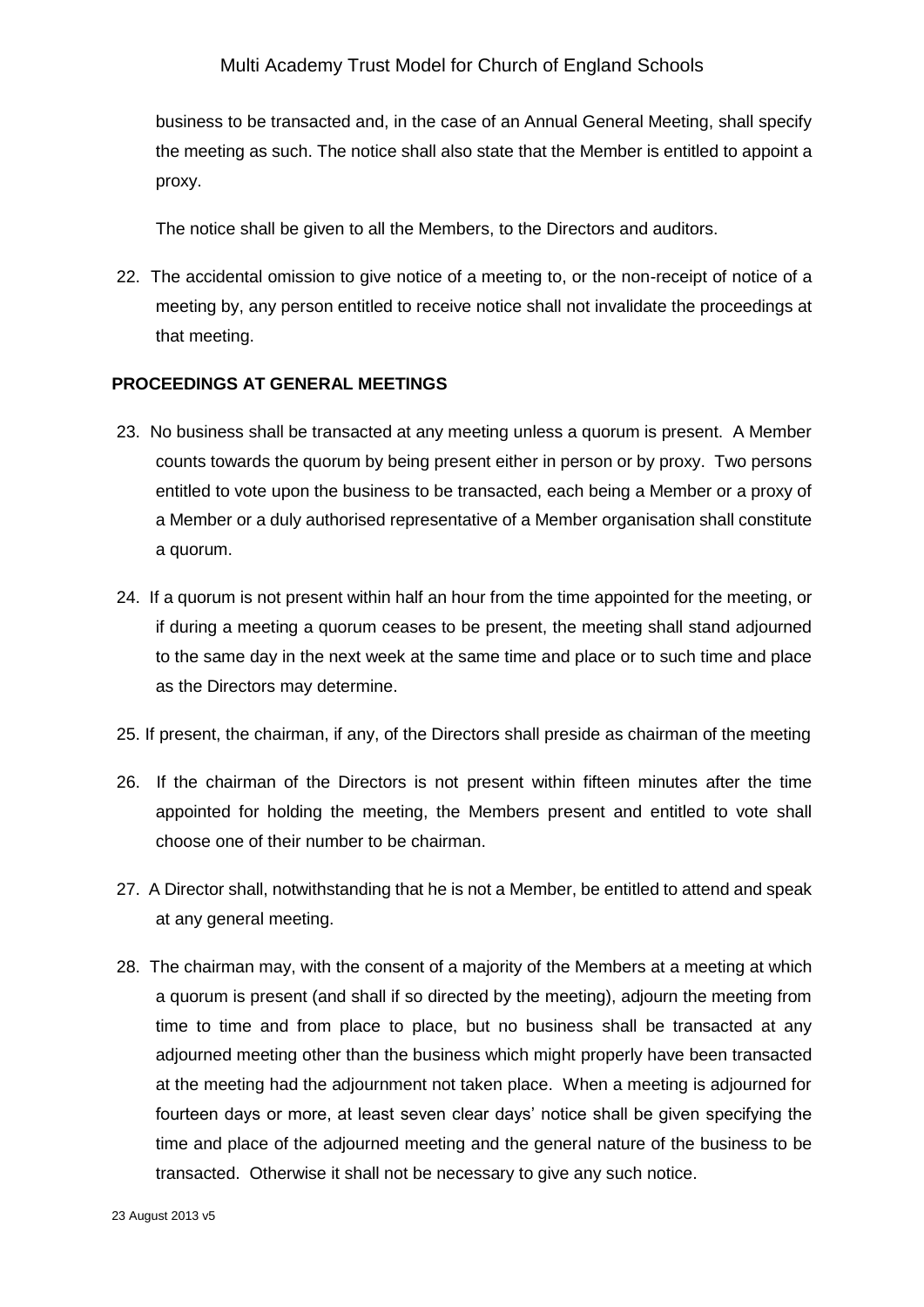- 29. A resolution put to the vote of the meeting shall be decided on a show of hands unless before, or on the declaration of the result of the show of hands, a poll is duly demanded. Subject to the provisions of the Companies Act 2006, a poll may be demanded:
	- (a) by the chairman; or
	- (b) by at least two Members having the right to vote at the meeting; or,
	- (c) by a Member or Members representing not less than one-tenth of the total voting rights of all the Members having the right to vote at the meeting.
- 30. Unless a poll is duly demanded a declaration by the chairman that a resolution has been carried or carried unanimously, or by a particular majority, or lost, or not carried by a particular majority and an entry to that effect in the minutes of the meeting shall be conclusive evidence of the fact without proof of the number or proportion of the votes recorded in favour of or against such resolution.
- 31. The demand for a poll may be withdrawn, before the poll is taken, but only with the consent of the chairman. The withdrawal of a demand for a poll shall not invalidate the result of a show of hands declared before the demand for the poll was made.
- 32. A poll shall be taken as the chairman directs and he may appoint scrutineers (who need not be Members) and fix a time, date and place for declaring the results. The result of the poll shall be deemed to be the resolution of the meeting at which the poll was demanded.
- 33. A poll demanded on the election of the chairman or on a question of adjournment shall be taken immediately. A poll demanded on any other question shall be taken either immediately or at such time, date and place as the chairman directs not being more than thirty days after the poll is demanded. The demand for a poll shall not prevent continuance of a meeting for the transaction of any business other than the question on which the poll is demanded. If a poll is demanded before the declaration of the result of a show of hands and the demand is duly withdrawn, the meeting shall continue as if the demand had not been made.
- 34. No notice need be given of a poll not taken immediately if the time and place at which it is to be taken are announced at the meeting at which it is demanded. In other cases at least seven clear days' notice shall be given specifying the time and place at which the poll is to be taken.
- 35. A resolution in writing agreed by such number of members as required if it had been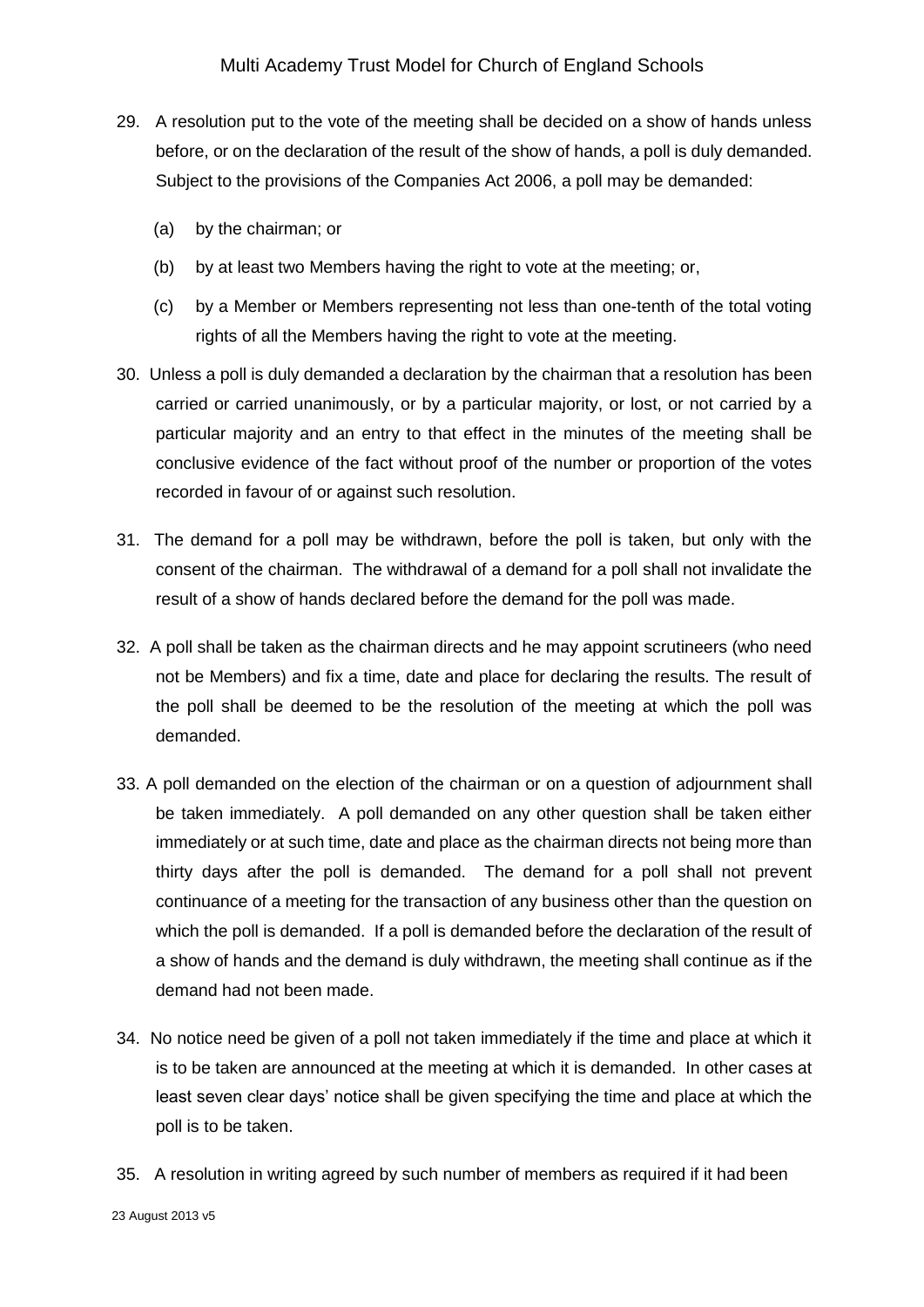proposed at a general meeting shall be as effectual as if it had been passed at a general meeting duly convened and held provided that a copy of the proposed resolution has been sent to every Member. The resolution may consist of several instruments in the like form each agreed by one or more Members.

#### **VOTES OF MEMBERS**

- 36. On the show of hands every Member present in person shall have one vote. On a poll every Member present in person or by proxy shall have one vote.
- 37. Not used.
- 38. No Member shall be entitled to vote at any general meeting unless all moneys then payable by him to the Company have been paid.
- 39. No objections shall be raised to the qualification of any person to vote at any general meeting except at the meeting or adjourned meeting at which the vote objected to is tendered, and every vote not disallowed at the meeting shall be valid. Any objection made in due time shall be referred to the chairman whose decision shall be final and conclusive.
- 40. An instrument appointing a proxy shall be in writing, signed by or on behalf of the appointer and shall be in the following form (or in a form as near thereto as circumstances allow or in any other form which is usual or which the Directors may approve) -

"I/We, …….., of ………, being a Member/Members of the above named Company, hereby appoint …… of ……, or in his absence, ……. of …… as my/our proxy to attend, speak and vote in my/our name[s] and on my/our behalf at the annual general meeting/ general meeting of the Company to be held on …..20[ ], and at any adjournment thereof.

Signed on ….. 20[ ]"

41. Where it is desired to afford Members an opportunity of instructing the proxy how he shall act the instrument appointing a proxy shall be in the following form (or in a form as near thereto as circumstances allow or in any other form which is usual or which the Directors may approve) -

"I/We, ……., of ……., being a Member/Members of the above-named Company,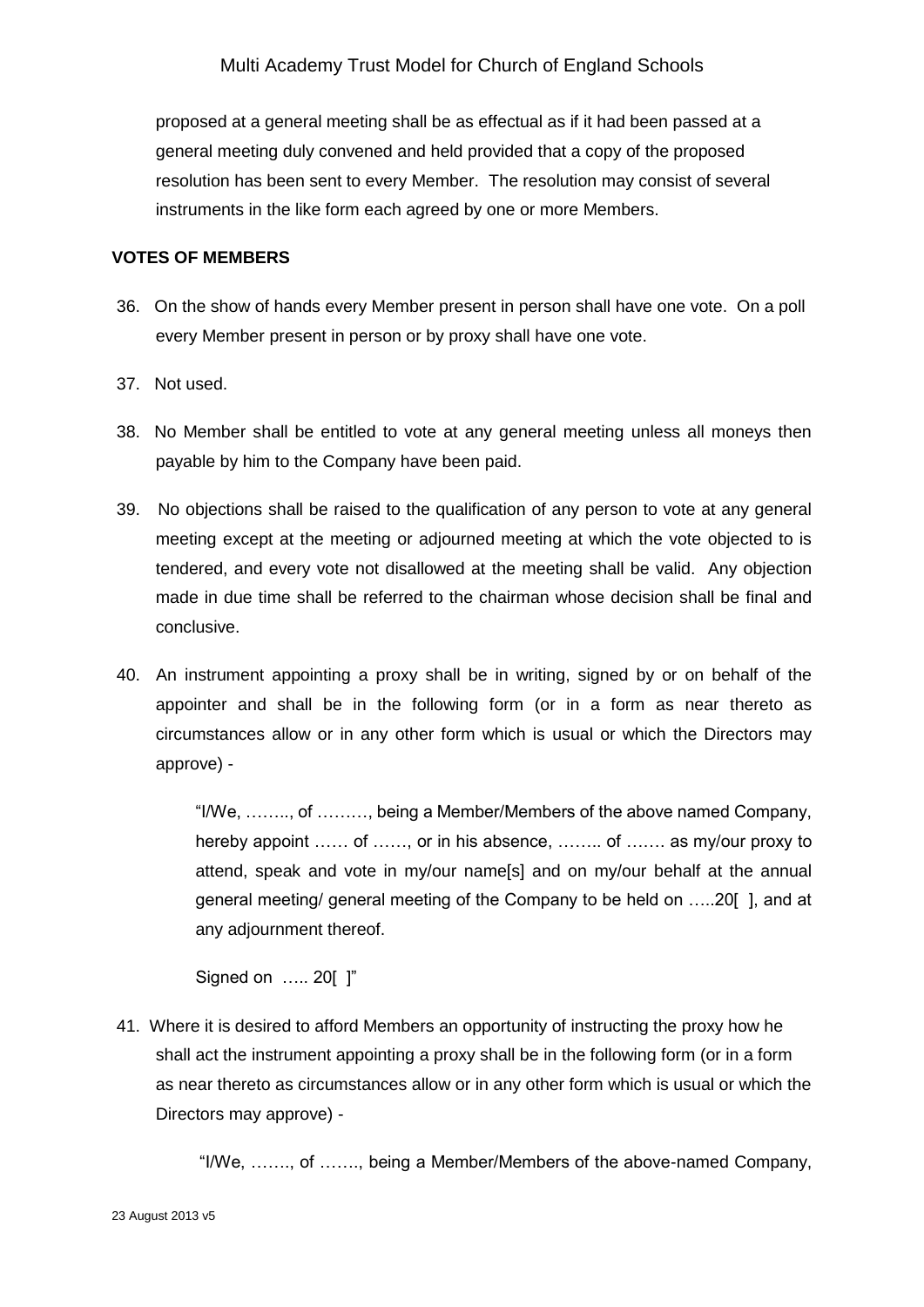hereby appoint .... of ......., or in his absence, ..... of ......, as my/our proxy to attend, speak and vote in my/our name[s] and on my/our behalf at the annual general meeting/ general meeting of the Company, to be held on …. 20[ ], and at any adjournment thereof.

This form is to be used in respect of the resolutions mentioned below as follows:

Resolution No. 1 \*for \* against

Resolution No. 2 \*for \* against.

\* Strike out whichever is not desired.

Unless otherwise instructed, the proxy may vote as he thinks fit or abstain from voting,

Signed on …. 20[ ]"

- 42. The instrument appointing a proxy and any authority under which it is signed or a copy of such authority certified by a notary or in some other way approved by the Members may:
	- (a) be deposited at the office or at such other place within the United Kingdom as is specified in the notice convening the meeting or in any instrument of proxy sent out by the Company in relation to the meeting not less than 48 hours before the time for holding the meeting or adjourned meeting at which the person named in the instrument proposes to vote, or
	- (b) in the case of a poll taken more than 48 hours after it is demanded, be deposited as aforesaid after the poll has been demanded and not less than 24 hours before the time appointed for the taking of the poll; or
	- (c) where the poll is not taken forthwith but is taken not more than 48 hours after it was demanded, be delivered at the meeting at which the poll was demanded to the chairman or to the Clerk or to any Director,

and an instrument of proxy which is not deposited or delivered in a manner so permitted shall be invalid.

43. A vote given or poll demanded by proxy or by the duly authorised representative of a corporation shall be valid notwithstanding the previous determination of the authority of the person voting or demanding a poll unless notice of the determination was received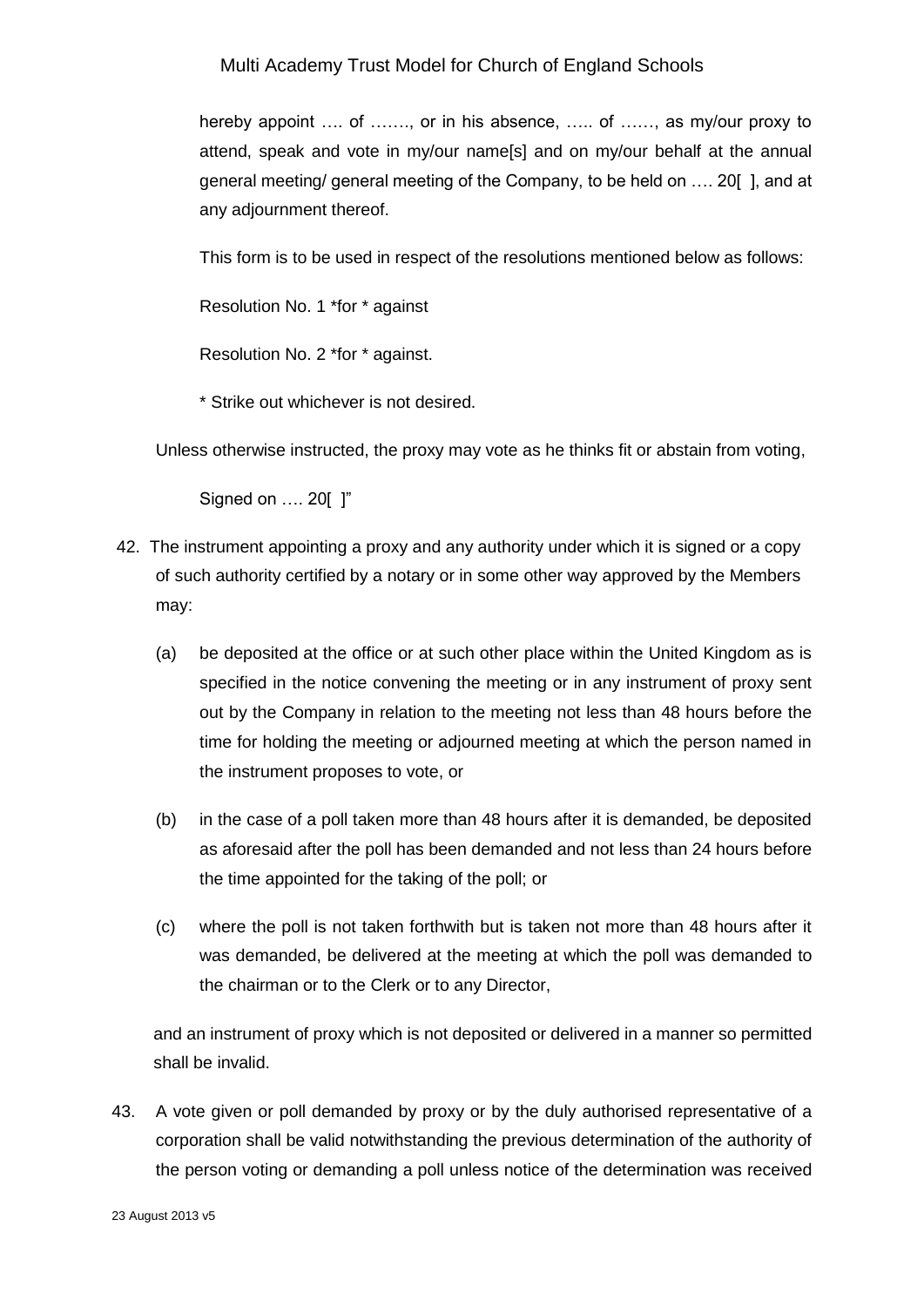by the Company at the office or at such other place at which the instrument of proxy was duly deposited before the commencement of the meeting or adjourned meeting at which the vote given or the poll demanded or (or in the case of a poll taken otherwise than on the same day as the meeting or adjourned meeting) the time appointed for taking the poll.

44. Any organisation which is a Member of the Company may by resolution of its board of directors or other governing body authorise such person as it thinks fit to act as its representative at any meeting of the Company, and the person so authorised shall be entitled to exercise the same powers on behalf of the organisation which he represents as that organisation could exercise if it were an individual Member of the Company.

#### **DIRECTORS**

- 45. The number of Directors shall be not less than three, but (unless otherwise determined by ordinary resolution) shall not be subject to any maximum.
- 46. Subject to Articles 48-49, the Company shall have the following Directors:
	- (a) No fewer than 5 Directors, appointed under Article 50;
	- (b) Two (2) Staff Directors appointed under Article 50A; and
	- (c) Parent Directors if appointed under Articles 53-56 in the event that no provision is made for parent representatives on Local Governing Bodies under Article 101A.
- 47. The Company may also have any Co-opted Director appointed under Article 58.
- 48. The first Directors shall be those persons named in the statement delivered pursuant to sections 9 and 12 of the Companies Act 2006.
- 49. Future Directors shall be appointed or elected, as the case may be, under these Articles. Where it is not possible for such a Director to be appointed or elected due to the fact that an Academy has not yet been established, then the relevant Article or part thereof shall not apply.

## **APPOINTMENT OF DIRECTORS**

50. The Members shall appoint a minimum of 5 Directors.

50A. The Members may appoint Staff Directors adopting the process set out in Article 50B but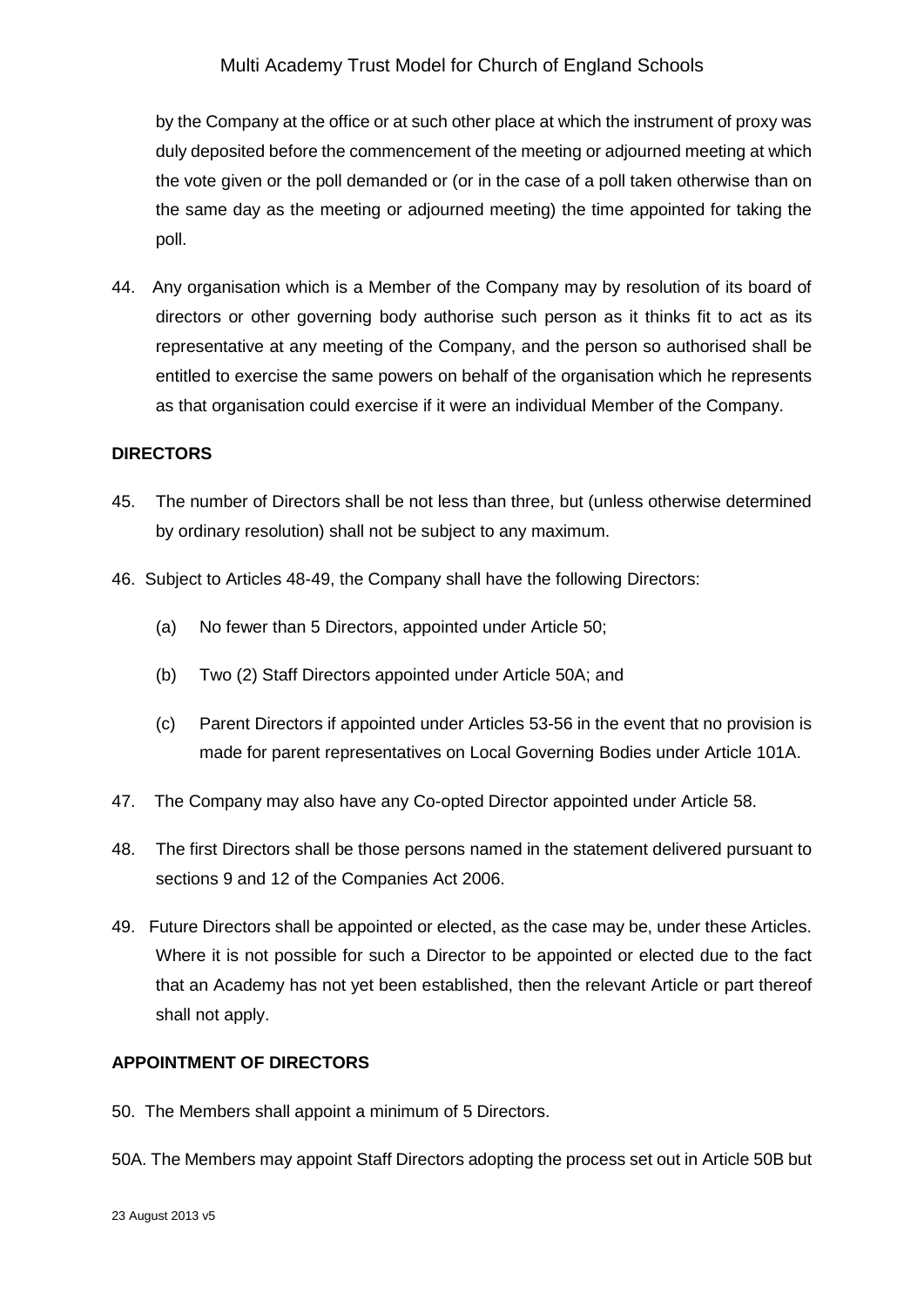shall ensure that the total number of Directors including the Chief Executive Officer who are employees of the Company does not exceed one third of the total number of Directors.

- 50B. In appointing the Staff Directors, the Directors shall, on behalf of the Members, hold a secret ballot of all staff employed under a contract of employment or a contract for services or otherwise engaged to provide services to the Company (excluding the Chief Executive Officer and the Principal) at the relevant Academy. All arrangements for the calling and the conduct of the election and resolution of questions as to whether any person is an eligible candidate shall be determined by the Directors. If a Staff Director ceases to work for the Company then he shall be deemed to have resigned and shall cease to be a Director automatically on termination of his work for the Company. Any election of a Staff Director which is contested shall be held by secret ballot.
- 51. Not used.
- 52. Not used.

#### **PARENT DIRECTORS**

- 53. In circumstances where the Directors have not appointed Local Governing Bodies in respect of the Academies as envisaged in Article 101A there shall be a minimum of 2 Parent Directors and otherwise such number as the Members shall decide who shall be appointed or elected in accordance with Articles 54 - 56.
- 54. Parent Directors and Parent members of the Local Governing Bodies or Advisory Bodies shall be elected or appointed by the parents of registered pupils at one or more of the Academies and each must be a parent at the time when he is elected or appointed.
- 54A. Notwithstanding Article 53, if no parents put themselves forward for election the number of Parent Directors and Parent members of the Local Governing Bodies or Advisory Bodies required shall be made up by Parent Directors and Parent members appointed by the Directors.
- 55. The Directors shall make all necessary arrangements for, and determine all other matters relating to, an election of the Parent Directors or Parent members of Local Governing Bodies or Advisory Bodies, including any question of whether a person is a parent of a registered pupil at one of the Academies. Any election of the Parent Directors or Parent members of the Local Governing Bodies or Advisory Bodies which is contested shall be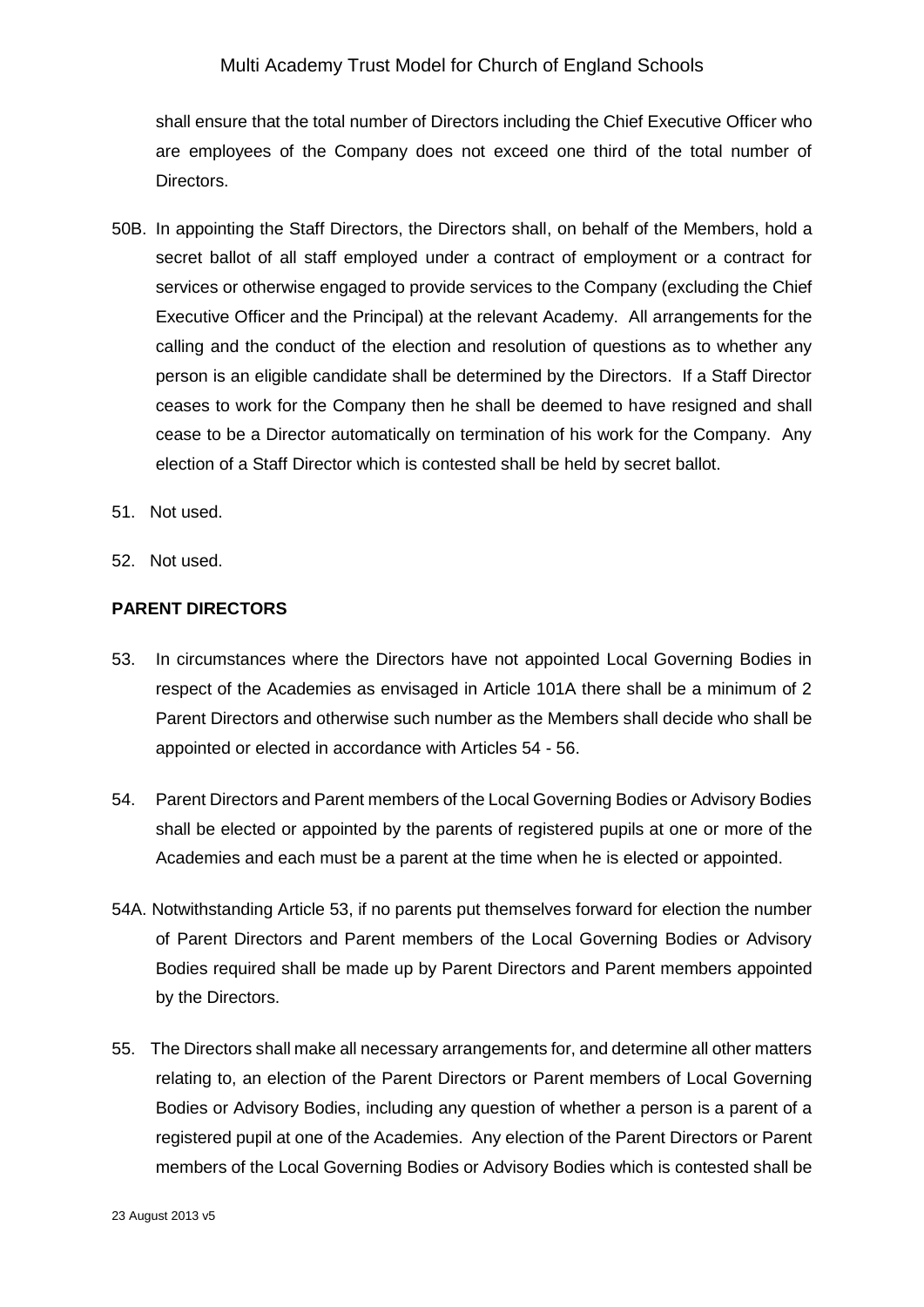held by secret ballot.

56. In appointing a Parent Director or Parent member of a Local Governing Body or Advisory Body the Directors shall appoint a person who is the parent of a registered pupil at an Academy; or where it is not reasonably practical to do so, a person who is the parent of a child of compulsory school age.

## **CHIEF EXECUTIVE OFFICER**

57. The Chief Executive Officer shall be a Director for as long as he remains in office as such.

# **CO-OPTED DIRECTORS**

- 58. The Directors appointed under Article 50 with the consent of the Diocesan Board of Education may appoint up to 2 Co-opted Directors for such term (not exceeding four years) and otherwise upon such conditions as they shall think fit. A 'Co-opted Director' means a person who is appointed to be a Director by being Co-opted by Directors who have not themselves been so appointed. The Directors may not co-opt an employee of the Company as a Co-opted Director if thereby the number of Directors who are employees of the Company would exceed one third of the total number of Directors including the Chief Executive Officer.
- 59 63. Not used.

# **TERM OF OFFICE**

64. The term of office for any Director (other than Co-opted Directors under Article 58) shall be four years, save that this time limit shall not apply to the Chief Executive Officer. Subject to remaining eligible to be a particular type of Director, any Director may be reappointed or re-elected.

# **RESIGNATION AND REMOVAL**

- 65. A Director shall cease to hold office if he resigns his office by notice to the Company (but only if at least three Directors will remain in office when the notice of resignation is to take effect).
- 66. A Director shall cease to hold office if he is removed by the person or persons who appointed him. This Article does not apply in respect of a Parent Director.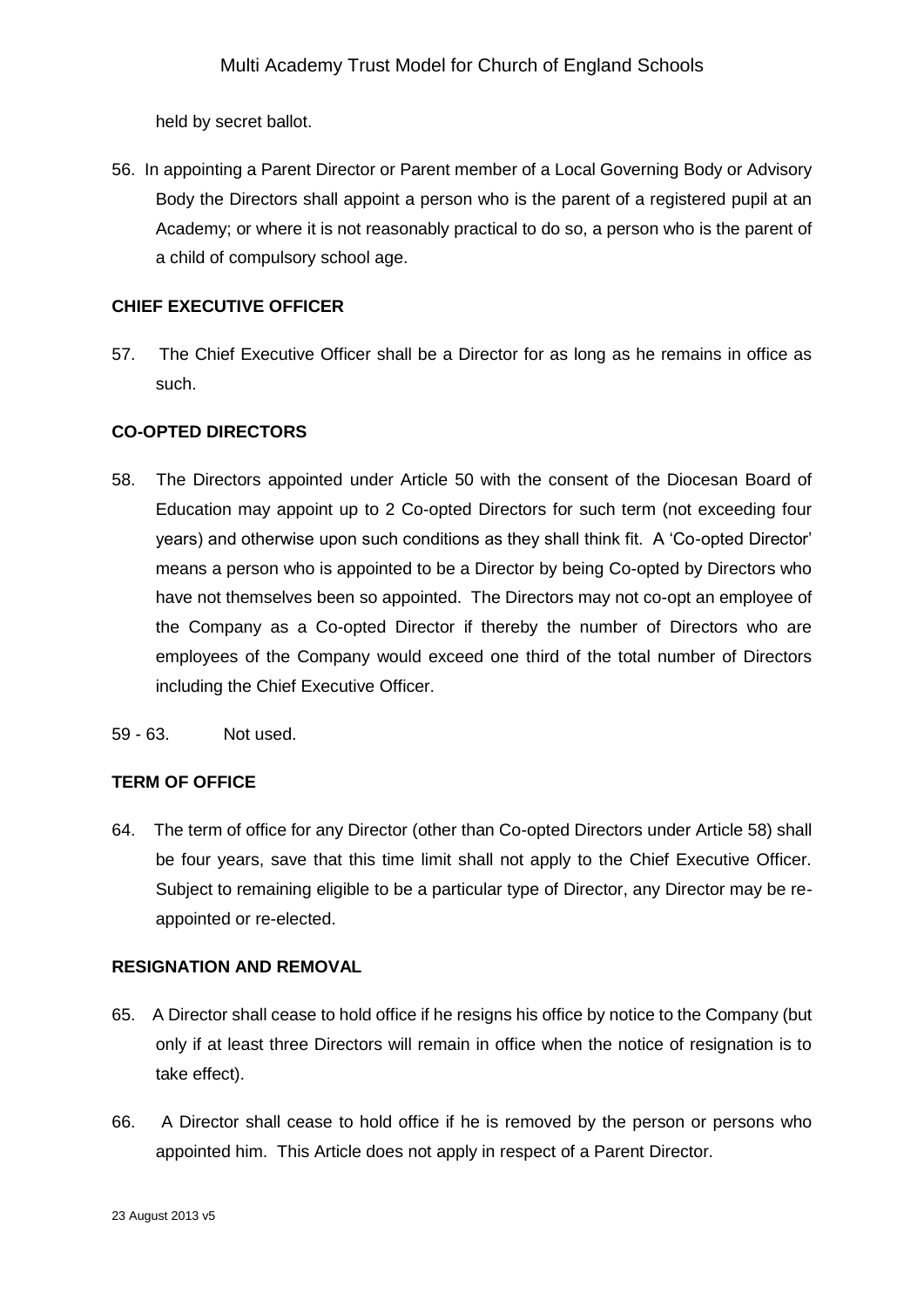67. Where a Director resigns his office or is removed from office, the Director or, where he is removed from office, those removing him, shall give written notice thereof to the Clerk.

# **DISQUALIFICATION OF DIRECTORS**

- 68. No person shall be qualified to be a Director unless he is aged 18 or over at the date of his election or appointment. No current pupil or current student of any of the Academies shall be a Director.
- 69. A Director shall cease to hold office if he becomes incapable by reason of illness or injury of managing or administering his own affairs.
- 70. A Director shall cease to hold office if he is absent without the permission of the Directors from all their meetings held within a period of six months and the Directors resolve that his office be vacated.
- 71. A person shall be disqualified from holding or continuing to hold office as a Director if:
	- (a) his estate has been sequestrated and the sequestration has not been discharged, annulled or reduced; or
	- (b) he is the subject of a bankruptcy restrictions order or an interim order.
- 72. A person shall be disqualified from holding or continuing to hold office as a Director at any time when he is subject to a disqualification order or a disqualification undertaking under the Company Directors Disqualification Act 1986 or to an order made under section 429(2)(b) of the Insolvency Act 1986 (failure to pay under county court administration order).
- 73. A Director shall cease to hold office if he ceases to be a Director by virtue of any provision in the Companies Act 2006 or is disqualified from acting as a trustee by virtue of section 178 of the Charities Act 2011 (or any statutory re-enactment or modification of that provision).
- 74. A person shall be disqualified from holding or continuing to hold office as a Director if he has been removed from the office of charity trustee or trustee for a charity by an order made by the Charity Commission or the High Court on the grounds of any misconduct or mismanagement in the administration of the charity for which he was responsible or to which he was privy, or which he by his conduct contributed to or facilitated.
- 75. Not used.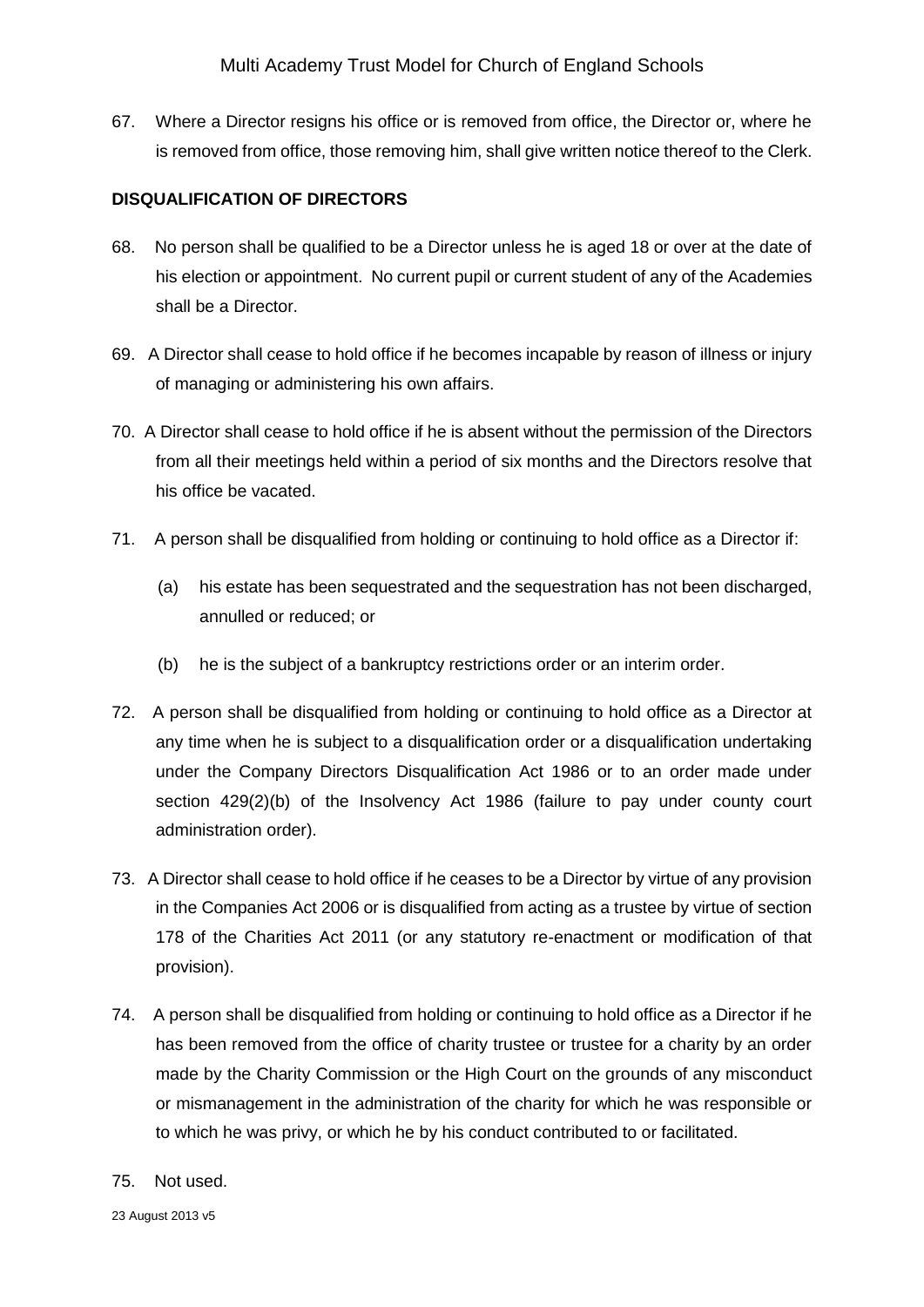## 76 Not used.

- 77. A person shall be disqualified from holding or continuing to hold office as a Director where he has, at any time, been convicted of any criminal offence, excluding any that have been spent under the Rehabilitation of Offenders Act 1974 as amended, and excluding any offence for which the maximum sentence is a fine or a lesser sentence except where a person has been convicted of any offence which falls under section 178 of the Charities Act 2011.
- 78. After the first Academy has opened, a person shall be disqualified from holding or continuing to hold office as a Director if he has not provided to the chairman of the Directors a criminal records certificate at an enhanced disclosure level under section 113B of the Police Act 1997. In the event that the certificate discloses any information which would in the opinion of either the chairman [or the Chief Executive Officer] confirm their unsuitability to work with children that person shall be disqualified. If a dispute arises as to whether a person shall be disqualified, a referral shall be made to the Secretary of State to determine the matter. The determination of the Secretary of State shall be final.
- 79. Where, by virtue of these Articles a person becomes disqualified from holding, or continuing to hold office as a Director; and he is, or is proposed, to become such a Director, he shall upon becoming so disqualified give written notice of that fact to the Clerk.
- 80. Articles 68 to 74, Articles 77 to 79 and Articles 97 to 98 also apply to any member of any committee of the Directors, including a Local Governing Body, who is not a Director.

## **CLERK TO THE DIRECTORS**

81. The Clerk shall be appointed by the Directors for such term, at such remuneration and upon such conditions as they may think fit; and any Clerk so appointed may be removed by them. The Clerk shall not be a Director, or a Principal. Notwithstanding this Article, the Directors may, where the Clerk fails to attend a meeting of theirs, appoint any one of their number or any other person to act as Clerk for the purposes of that meeting.

#### **CHAIRMAN AND VICE-CHAIRMAN OF THE DIRECTORS**

82. The Directors shall for each school year elect a chairman and a vice-chairman from among their number. A Director who is employed by the Company shall not be eligible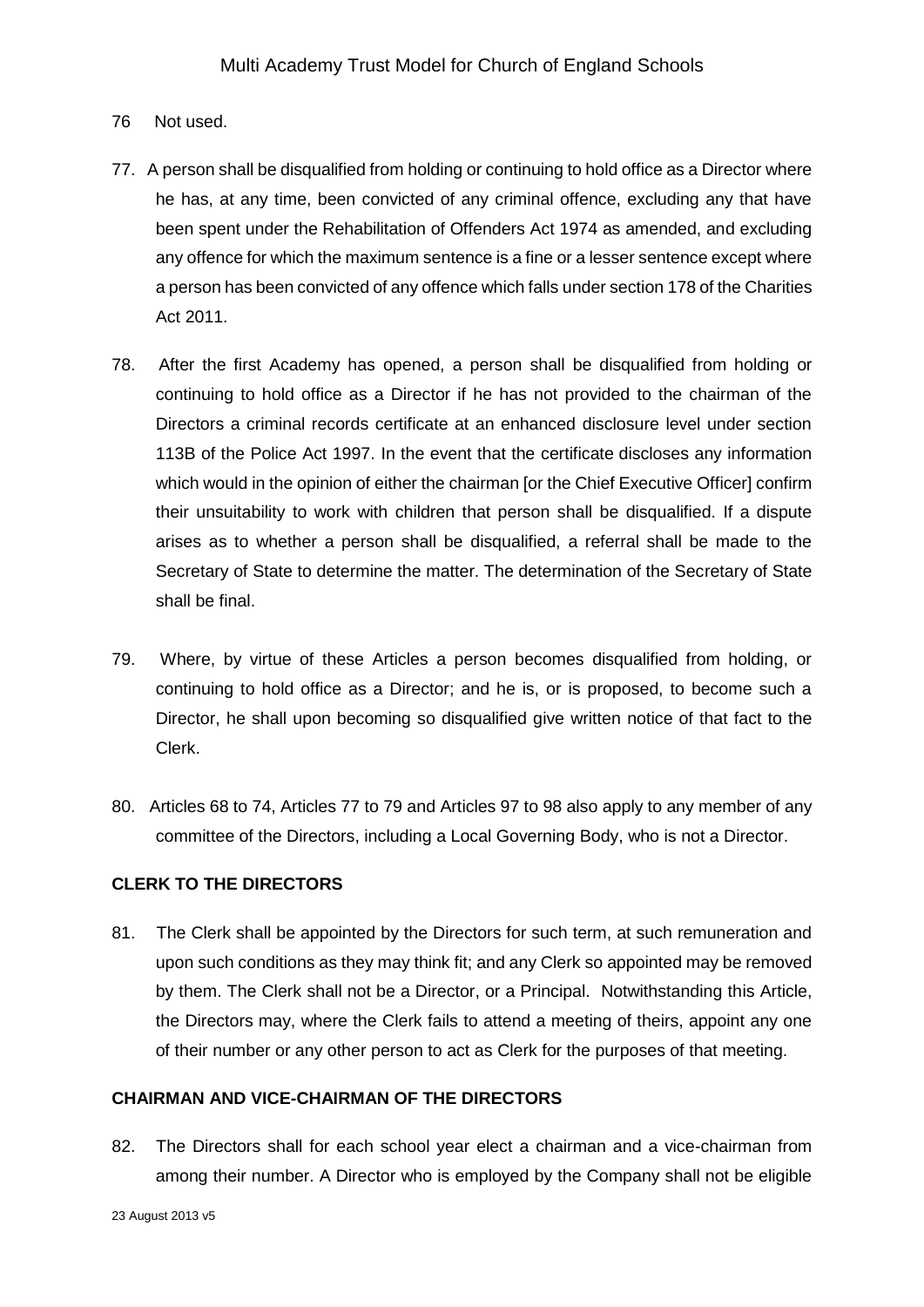for election as chairman or vice-chairman.

- 83. Subject to Article 84, the chairman or vice-chairman shall hold office as such until his successor has been elected in accordance with Article 85.
- 84. The chairman or vice-chairman may at any time resign his office by giving notice in writing to the Clerk. The chairman or vice-chairman shall cease to hold office if:
	- (a) he ceases to be a Director;
	- (b) he is employed by the Company;
	- (c) he is removed from office in accordance with these Articles; or
	- (d) in the case of the vice-chairman, he is elected in accordance with these Articles to fill a vacancy in the office of chairman.
- 85. Where by reason of any of the matters referred to in Article 84, a vacancy arises in the office of chairman or vice-chairman, the Directors shall at their next meeting elect one of their number to fill that vacancy.
- 86. Where the chairman is absent from any meeting or there is at the time a vacancy in the office of the chairman, the vice-chairman shall act as the chair for the purposes of the meeting.
- 87. Where in the circumstances referred to in Article 86 the vice-chairman is also absent from the meeting or there is at the time a vacancy in the office of vice-chairman, the Directors shall elect one of their number to act as a chairman for the purposes of that meeting, provided that the Director elected shall not be a person who is employed by the Company.
- 88. The Secretary shall act as chairman during that part of any meeting at which the chairman is elected.
- 89. Any election of the chairman or vice-chairman which is contested shall be held by secret ballot.
- 90. The Directors may remove the chairman or vice-chairman from office in accordance with these Articles.
- 91. A resolution to remove the chairman or vice-chairman from office which is passed at a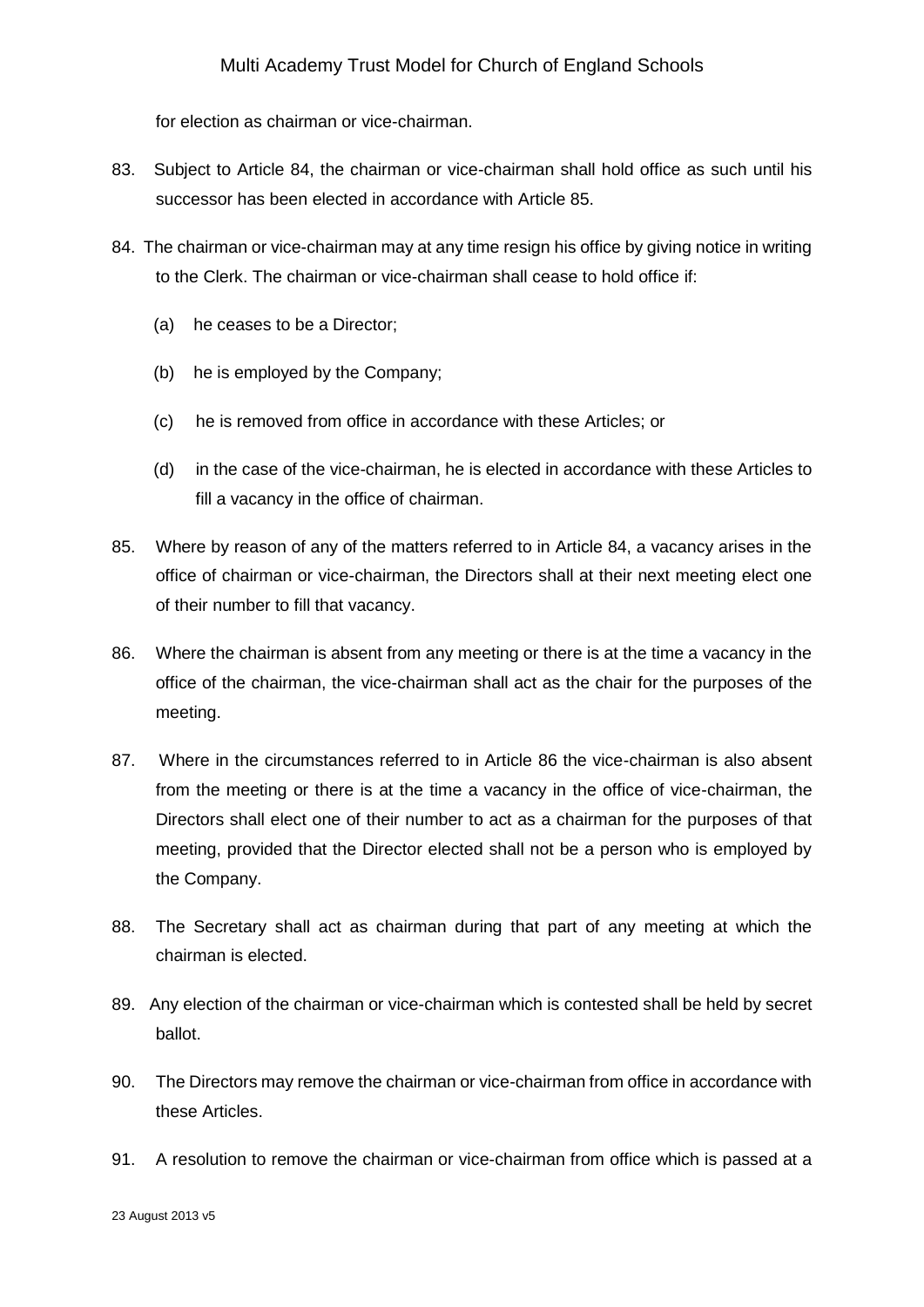meeting of the Directors shall not have effect unless-

- (i) it is confirmed by a resolution passed at a second meeting of the Directors held not less than fourteen days after the first meeting; and
- (ii) the matter of the chairman's or vice-chairman's removal from office is specified as an item of business on the agenda for each of those meetings.
- 92. Before the Directors resolve at the relevant meeting on whether to confirm the resolution to remove the chairman or vice-chairman from office, the Director or Directors proposing his removal shall at that meeting state their reasons for doing so and the chairman or vice-chairman shall be given an opportunity to make a statement in response.

## **POWERS OF DIRECTORS**

- 93. Subject to provisions of the Companies Act 2006, the Articles and to any directions given by special resolution, the business of the Company shall be managed by the Directors who may exercise all the powers of the Company. No alteration of the Articles and no such direction shall invalidate any prior act of the Directors which would have been valid if that alteration had not been made or that direction had not been given. The powers given by this Article shall not be limited by any special power given to the Directors by the Articles and a meeting of Directors at which a quorum is present may exercise all the powers exercisable by the Directors.
- 94. In addition to all powers hereby expressly conferred upon them and without detracting from the generality of their powers under the Articles the Directors shall have the following powers, namely:
	- (a) to expend the funds of the Company in such manner as they shall consider most beneficial for the achievement of the Object and to invest in the name of the Company such part of the funds as they may see fit and to direct the sale or transposition of any such investments and to expend the proceeds of any such sale in furtherance of the Object;
	- (b) to enter into contracts on behalf of the Company.
- 95. In the exercise of their powers and functions, the Directors may consider any advice given by the Chief Executive Officer and any other executive officer.
- 96. Any bank account in which any money of the Company is deposited shall be operated by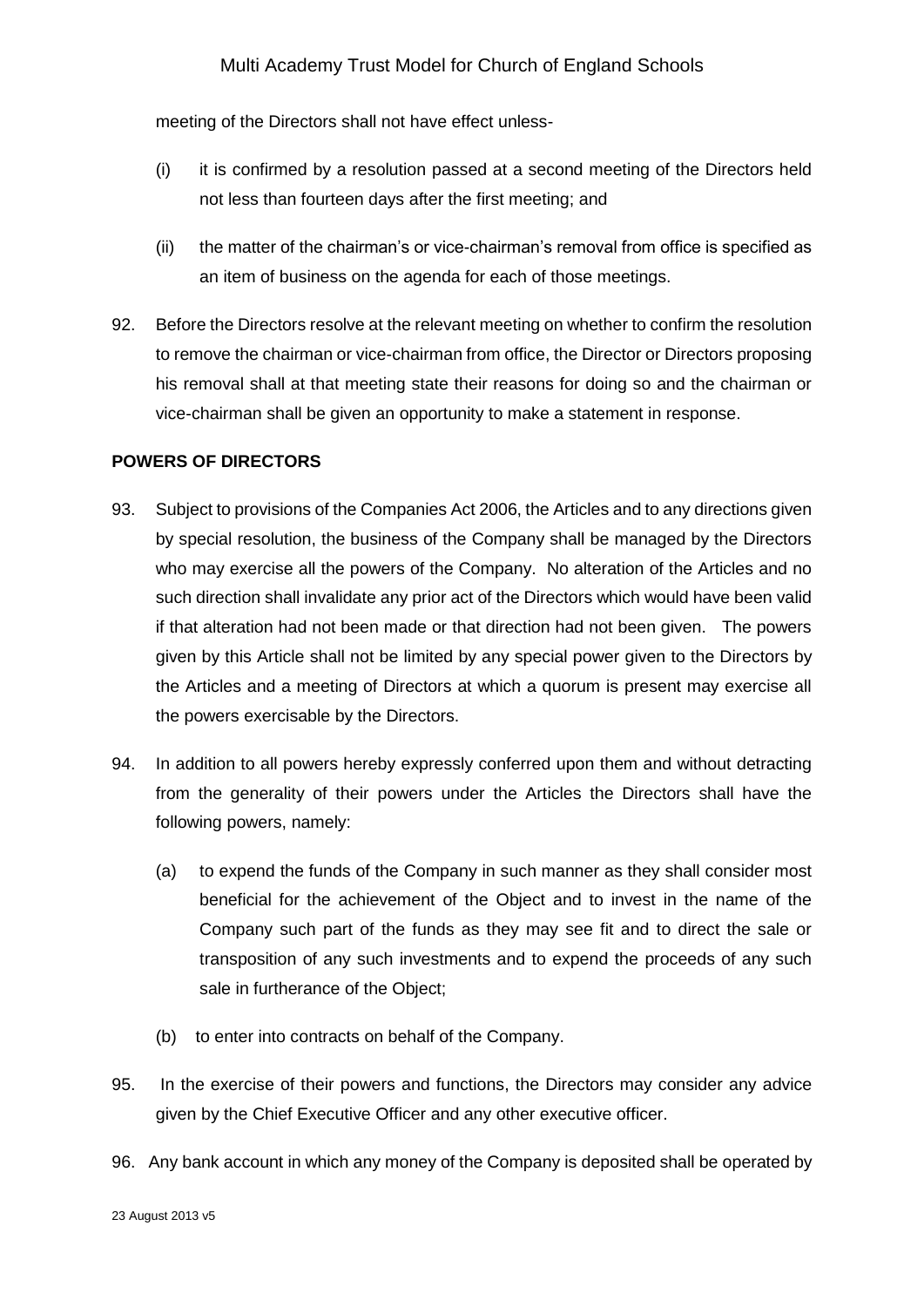the Directors in the name of the Company. All cheques and orders for the payment of money from such an account shall be signed by at least two signatories authorised by the Directors.

# **CONFLICTS OF INTEREST**

- 97. Any Director who has or can have any direct or indirect duty or personal interest (including but not limited to any Personal Financial Interest) which conflicts or may conflict with his duties as a Director shall disclose that fact to the Directors as soon as he becomes aware of it. A Director must absent himself from any discussions of the Directors in which it is possible that a conflict will arise between his duty to act solely in the interests of the Company and any duty or personal interest (including but not limited to any Personal Financial Interest).
- 98. For the purpose of Article 97, a Director has a Personal Financial Interest in the employment or remuneration of, or the provision of any other benefit to, that Director as permitted by and as defined by Articles 6.5 - 6.9.

# **THE MINUTES**

- 99. The minutes of the proceedings of a meeting of the Directors shall be drawn up and entered into a book kept for the purpose by the person acting as Clerk for the purposes of the meeting; and shall be signed (subject to the approval of the Directors) at the same or next subsequent meeting by the person acting as chairman thereof. The minutes shall include a record of:
	- (a) all appointments of officers made by the Directors; and
	- (b) all proceedings at meetings of the Company and of the Directors and of committees of Directors including the names of the Directors present at each such meeting.

## **COMMITTEES**

100. Subject to these Articles, the Directors:

- (a) may appoint separate committees to be known as Local Governing Bodies for each Academy; and
- (b) may establish any other committee.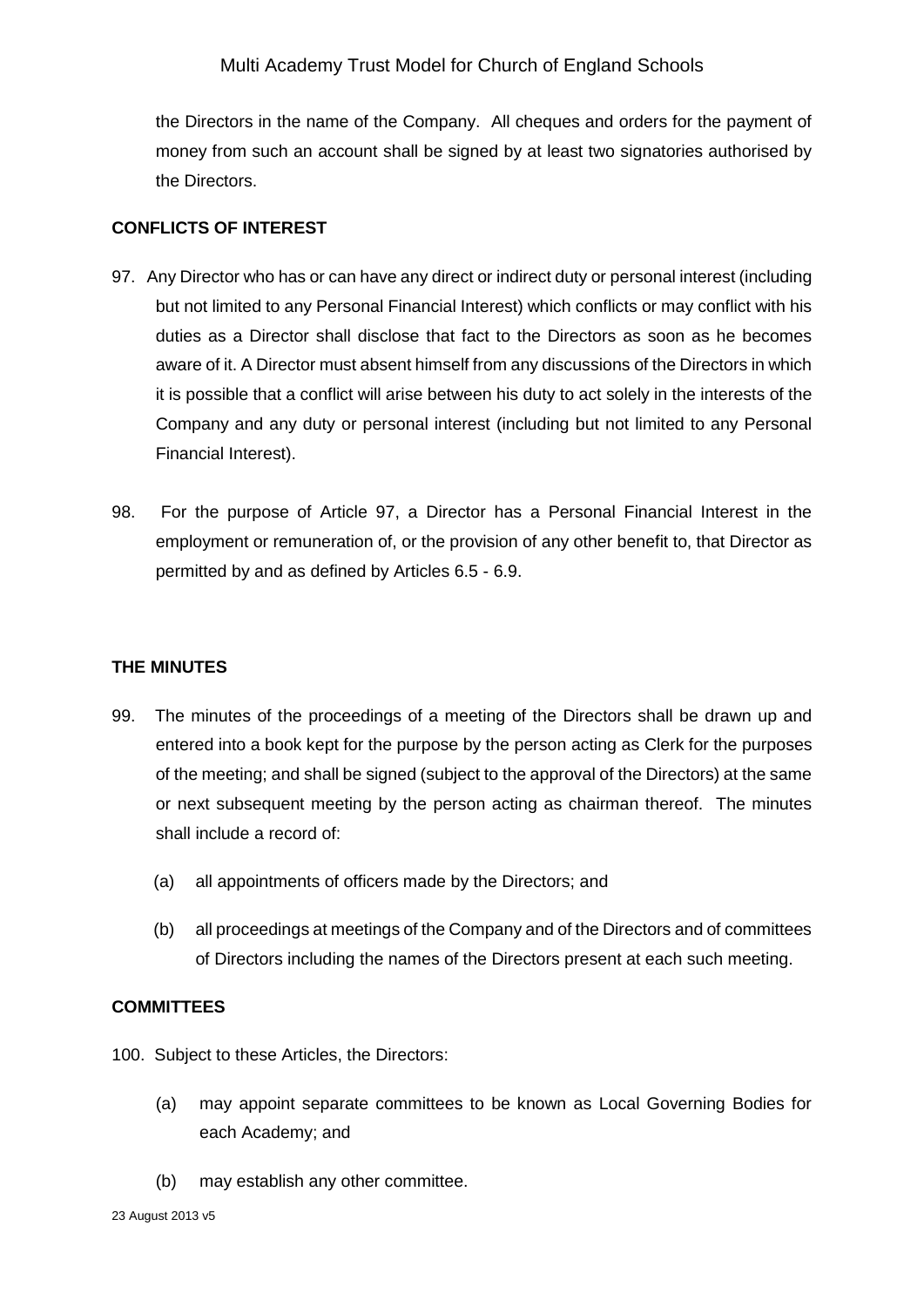- 101. Subject to these Articles, the constitution, membership and proceedings of any committee shall be determined by the Directors. The establishment, terms of reference, constitution and membership of any committee of the Directors shall be reviewed at least once in every twelve months. The membership of any committee of the Directors may include persons who are not Directors, provided that (with the exception of the Local Governing Bodies) a majority of members of any such committee shall be Directors. Except in the case of a Local Governing Body, no vote on any matter shall be taken at a meeting of a committee of the Directors unless the majority of members of the committee present are Directors.
- 101A. The Directors shall ensure that any Local Governing Body shall include at least 2 elected representatives of the parents of pupils attending the relevant Academy.
- 102. The power of delegation exercised under Article 105 in relation to the establishment of a Local Governing Body for an Academy shall be by way of Scheme of Delegation.
- 103. Not used.
- 104. The functions and proceedings of the Local Governing Bodies shall be subject to regulations made by the Directors from time to time.

## **DELEGATION**

- 105. The Directors may delegate to any Director, committee (including any Local Governing Body), the Chief Executive Officer or any other holder of an executive office, such of their powers or functions as they consider desirable to be exercised by them. Any such delegation shall be made subject to any conditions the Directors may impose, and may be revoked or altered.
- 106. Where any power or function of the Directors has been exercised by any committee (including any Local Governing Body), any Director [, the Chief Executive Officer] or any other holder of an executive office, that person or committee shall report to the Directors in respect of any action taken or decision made with respect to the exercise of that power or function at the meeting of the Directors immediately following the taking of the action or the making of the decision.

## **CHIEF EXECUTIVE OFFICER, PRINCIPALS AND STAFF**

107. The Directors, (after consultation with the Diocesan Board of Education and having made use of any relevant powers under section 124A of the School Standards and Framework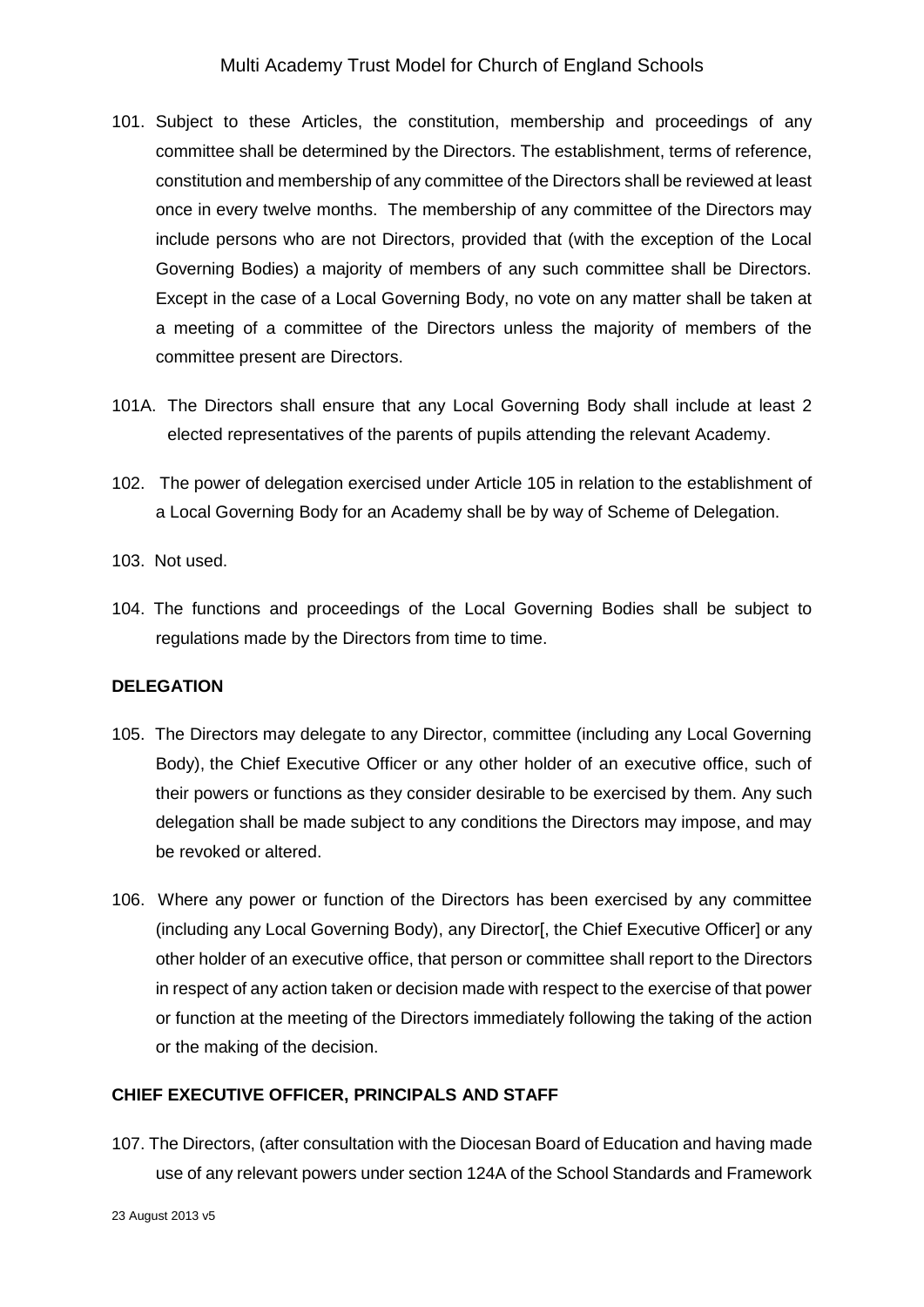Act 1998 or under the relevant supplemental funding agreement in respect of each Academy) shall appoint the Chief Executive Officer and the Principals of the Academies. The Directors may delegate such powers and functions as they consider are required by the Chief Executive Officer and Principals for the internal organisation, management and control of the Academies (including the implementation of all policies approved by the Directors and for the direction of the teaching and curriculum at the Academies).

107A. In appointing staff the Directors will have regard where relevant to their powers under section 124A of the School Standards and Framework Act 1998 or to the powers provided to them under the relevant supplemental funding agreement in respect of each Academy and to their power where relevant to declare a Genuine Occupational Requirement for non-teaching appointments where they believe this to be justified.

#### **MEETINGS OF THE DIRECTORS**

- 108. Subject to these Articles, the Directors may regulate their proceedings as they think fit.
- 109. The Directors shall hold at least three meetings in every school year. Meetings of the Directors shall be convened by the Clerk. In exercising his functions under this Article the Clerk shall comply with any direction:
	- (a) given by the Directors; or
	- (b) given by the chairman of the Directors or, in his absence or where there is a vacancy in the office of chairman, the vice-chairman of the Directors, so far as such direction is not inconsistent with any direction given as mentioned in (a).
- 110. Any three Directors may, by notice in writing given to the Clerk, requisition a meeting of the Directors; and it shall be the duty of the Clerk to convene such a meeting as soon as is reasonably practicable.
- 111. Each Director shall be given at least seven clear days before the date of a meeting:
	- (i) notice in writing thereof, signed by the Clerk, and sent to each Director at the address provided by each Director from time to time; and
	- (ii) a copy of the agenda for the meeting,

provided that where the chairman or, in his absence or where there is a vacancy in the office of chairman, the vice-chairman, so determines on the ground that there are matters demanding urgent consideration, it shall be sufficient if the written notice of a meeting,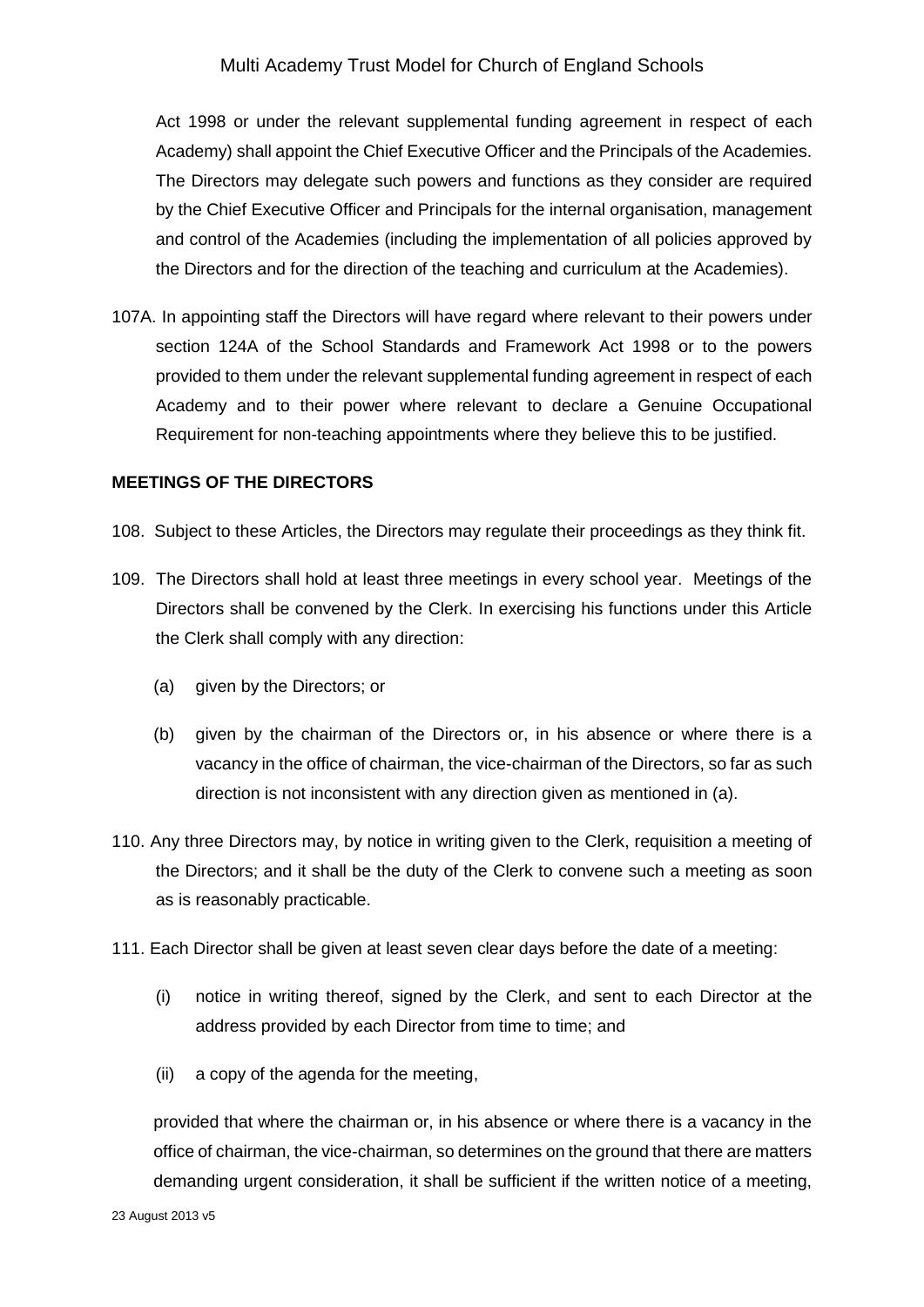and the copy of the agenda thereof are given within such shorter period as he directs.

- 112. The convening of a meeting and the proceedings conducted thereat shall not be invalidated by reason of any individual not having received written notice of the meeting or a copy of the agenda thereof.
- 113. A resolution to rescind or vary a resolution carried at a previous meeting of the Directors shall not be proposed at a meeting of the Directors unless the consideration of the rescission or variation of the previous resolution is a specific item of business on the agenda for that meeting.
- 114. A meeting of the Directors shall be terminated forthwith if:
	- (a) the Directors so resolve; or
	- (b) the number of Directors present ceases to constitute a quorum for a meeting of the Directors in accordance with Article 117, subject to Article 119.
- 115. Where in accordance with Article 114 a meeting is not held or is terminated before all the matters specified as items of business on the agenda for the meeting have been disposed of, a further meeting shall be convened by the Clerk as soon as is reasonably practicable, but in any event within seven days of the date on which the meeting was originally to be held or was so terminated.
- 116. Where the Directors resolve in accordance with Article 114 to adjourn a meeting before all the items of business on the agenda have been disposed of, the Directors shall before doing so determine the time and date at which a further meeting is to be held for the purposes of completing the consideration of those items, and they shall direct the Clerk to convene a meeting accordingly.
- 117. Subject to Article 119 the quorum for a meeting of the Directors, and any vote on any matter thereat, shall be any three Directors, or, where greater, any one third (rounded up to a whole number) of the total number of Directors holding office at the date of the meeting.
- 118. The Directors may act notwithstanding any vacancies in their number, but, if the numbers of Directors is less than the number fixed as the quorum, the continuing Directors may act only for the purpose of filling vacancies or of calling a general meeting.
- 119. The quorum for the purposes of: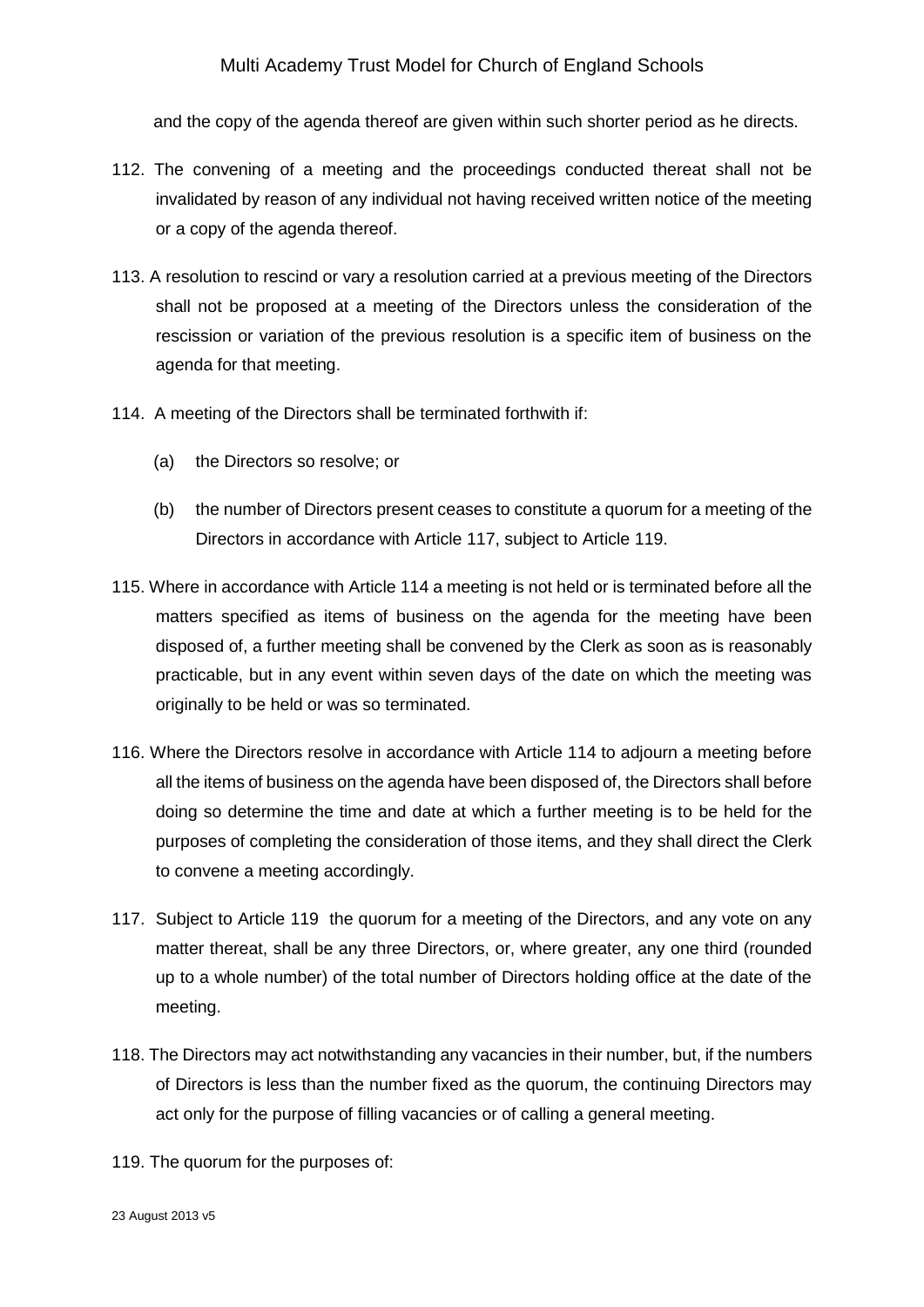- (i) appointing a parent Director under Articles 56;
- (ii) any vote on the removal of a Director in accordance with Article 66; and
- (iii) any vote on the removal of the chairman of the Directors in accordance with Article 90,

shall be any two-thirds (rounded up to a whole number) of the persons who are at the time Directors entitled to vote on those respective matters.

- 120. Subject to these Articles, every question to be decided at a meeting of the Directors shall be determined by a majority of the votes of the Directors present and voting on the question. Every Director shall have one vote.
- 121. Subject to Articles 117 119, where there is an equal division of votes, the chairman of the meeting shall have a casting vote in addition to any other vote he may have.
- 122. The proceedings of the Directors shall not be invalidated by
	- (a) any vacancy among their number; or
	- (b) any defect in the election, appointment or nomination of any Director.
- 123. A resolution in writing, signed by all the Directors entitled to receive notice of a meeting of Directors or of a committee of Directors, shall be valid and effective as if it had been passed at a meeting of Directors or (as the case may be) a committee of Directors duly convened and held. Such a resolution may consist of several documents in the same form, each signed by one or more of the Directors.
- 124. Subject to Article 125, the Directors shall ensure that a copy of:
	- (a) the agenda for every meeting of the Directors;
	- (b) the draft minutes of every such meeting, if they have been approved by the person acting as chairman of that meeting;
	- (c) the signed minutes of every such meeting; and
	- (d) any report, document or other paper considered at any such meeting,

are, as soon as is reasonably practicable, made available at every Academy to persons wishing to inspect them.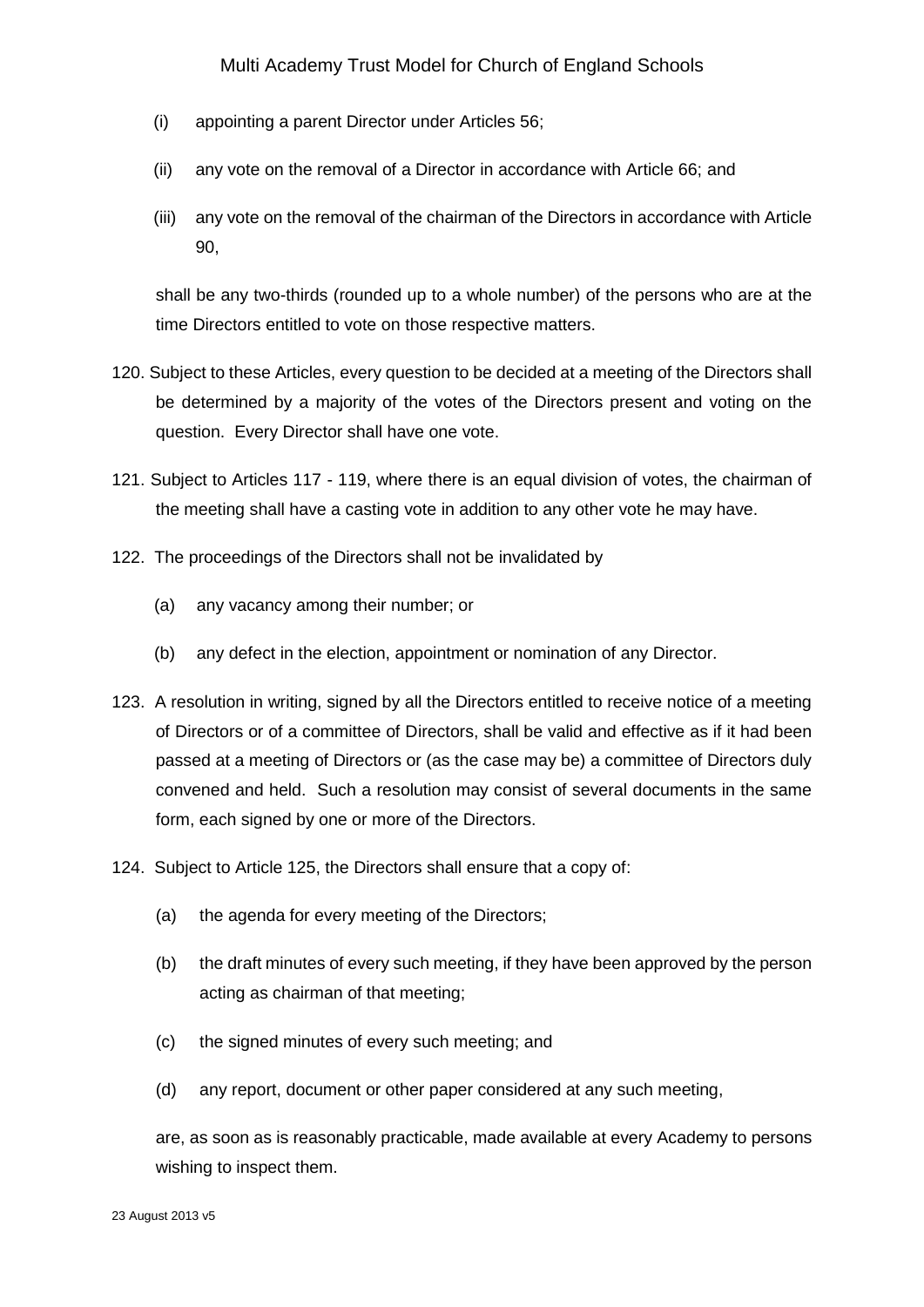- 125. There may be excluded from any item required to be made available in pursuance of Article 124, any material relating to:
	- (a) a named teacher or other person employed, or proposed to be employed, at any Academy;
	- (b) a named pupil at, or candidate for admission to, any Academy; and
	- (c) any matter which, by reason of its nature, the Directors are satisfied should remain confidential.
- 126. Any Director shall be able to participate in meetings of the Directors by telephone or video conference provided that:
	- (a) he has given notice of his intention to do so detailing the telephone number on which he can be reached and/or appropriate details of the video conference suite from which he shall be taking part at the time of the meeting at least 48 hours before the meeting; and,
	- (b) the Directors have access to the appropriate equipment if after all reasonable efforts it does not prove possible for the person to participate by telephone or video conference the meeting may still proceed with its business provided it is otherwise quorate.

## **PATRONS AND HONORARY OFFICERS**

127. The Directors may from time to time appoint any person whether or not a Member of the Company to be a patron of the Company or to hold any honorary office and may determine for what period he is to hold such office.

# **THE SEAL**

128. The seal, if any, shall only be used by the authority of the Directors or of a committee of Directors authorised by the Directors. The Directors may determine who shall sign any instrument to which the seal is affixed and unless otherwise so determined it shall be signed by a Director and by the Clerk or by a second Director.

# **ACCOUNTS**

129. Accounts shall be prepared in accordance with the relevant Statement of Recommended Practice as if the Company was a non-exempt charity and Parts 15 and 16 of the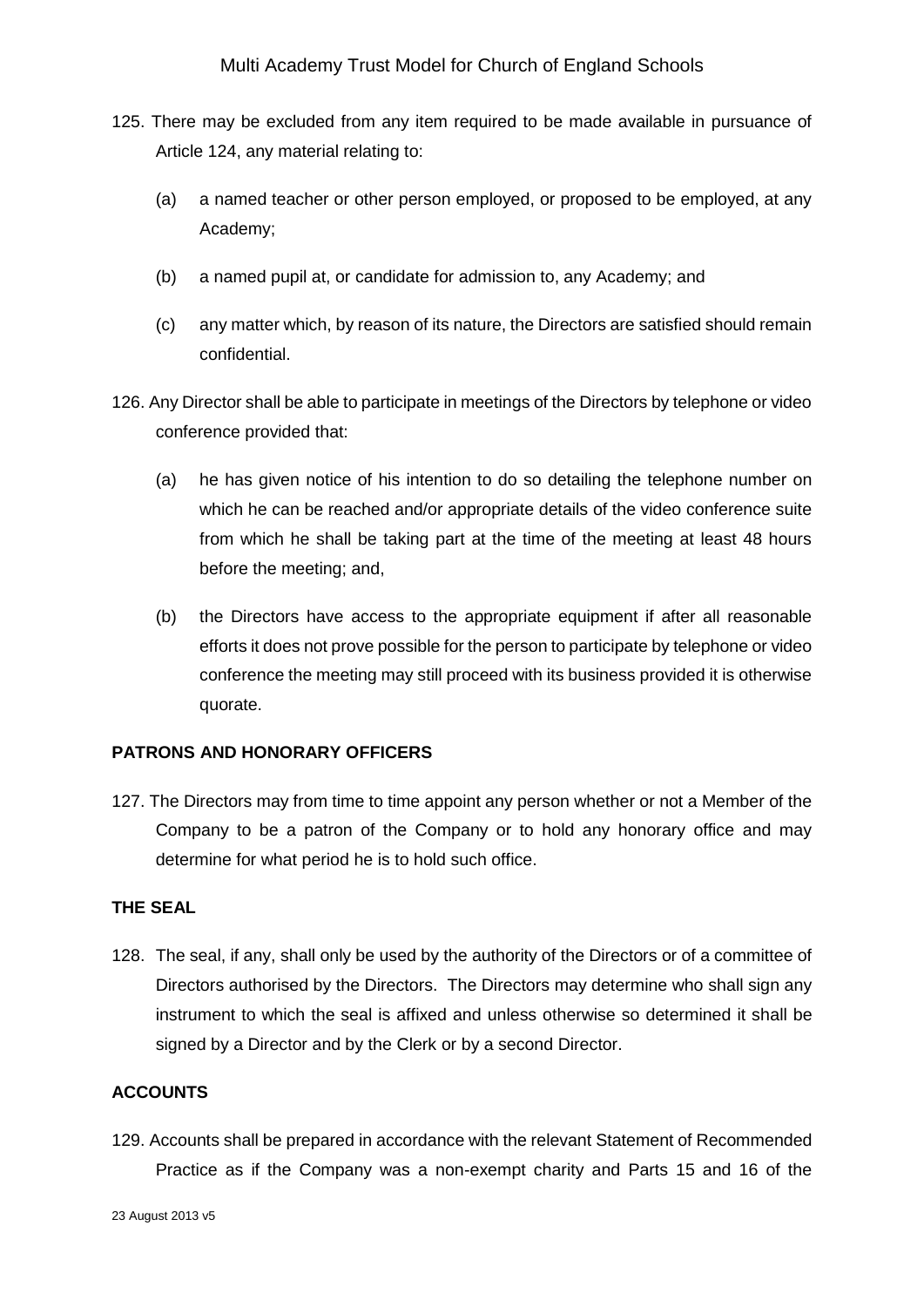Companies Act 2006 and shall file these with the Secretary of State and the Principal Regulator by 31 December for each Academy Financial Year.

### **ANNUAL REPORT**

130. The Directors shall prepare its Annual Report in accordance with the Statement of Recommended Practice as if the Company was a non-exempt charity and shall file these with the Secretary of State and the Principal Regulator by 31 December each Academy Financial Year.

### **ANNUAL RETURN**

131. The Directors shall comply with their obligations under Part 24 of the Companies Act 2006 (or any statutory re-enactment or modification of that Act) with regard to the preparation of an annual return to the Registrar of Companies and in accordance with the Statement of Recommended Practice as if the Company was a non-exempt charity and to the Secretary of State and the Principal Regulator by 31 December each Academy Financial Year.

#### **NOTICES**

- 132. Any notice to be given to or by any person pursuant to these Articles (other than a notice calling a meeting of the directors) shall be in writing or shall be given using electronic communications to an address for the time being notified for that purpose to the person giving the notice. In these Articles, "address" in relation to electronic communications, includes a number or address used for the purposes of such communications.
- 133. A notice may be given by the Company to a Member either personally or by sending it by post in a prepaid envelope addressed to the Member at his registered address or by leaving it at that address or by giving it using electronic communications to an address for the time being notified to the Company by the Member. A Member whose registered address is not within the United Kingdom and who gives to the Company an address within the United Kingdom at which notices may be given to him, or an address to which notices may be sent using electronic communications, shall be entitled to have notices given to him at that address, but otherwise no such Member shall be entitled to receive any notice from the Company.
- 134. A Member present, either in person or by proxy, at any meeting of the Company shall be deemed to have received notice of the meeting and, where necessary, of the purposes for which it was called.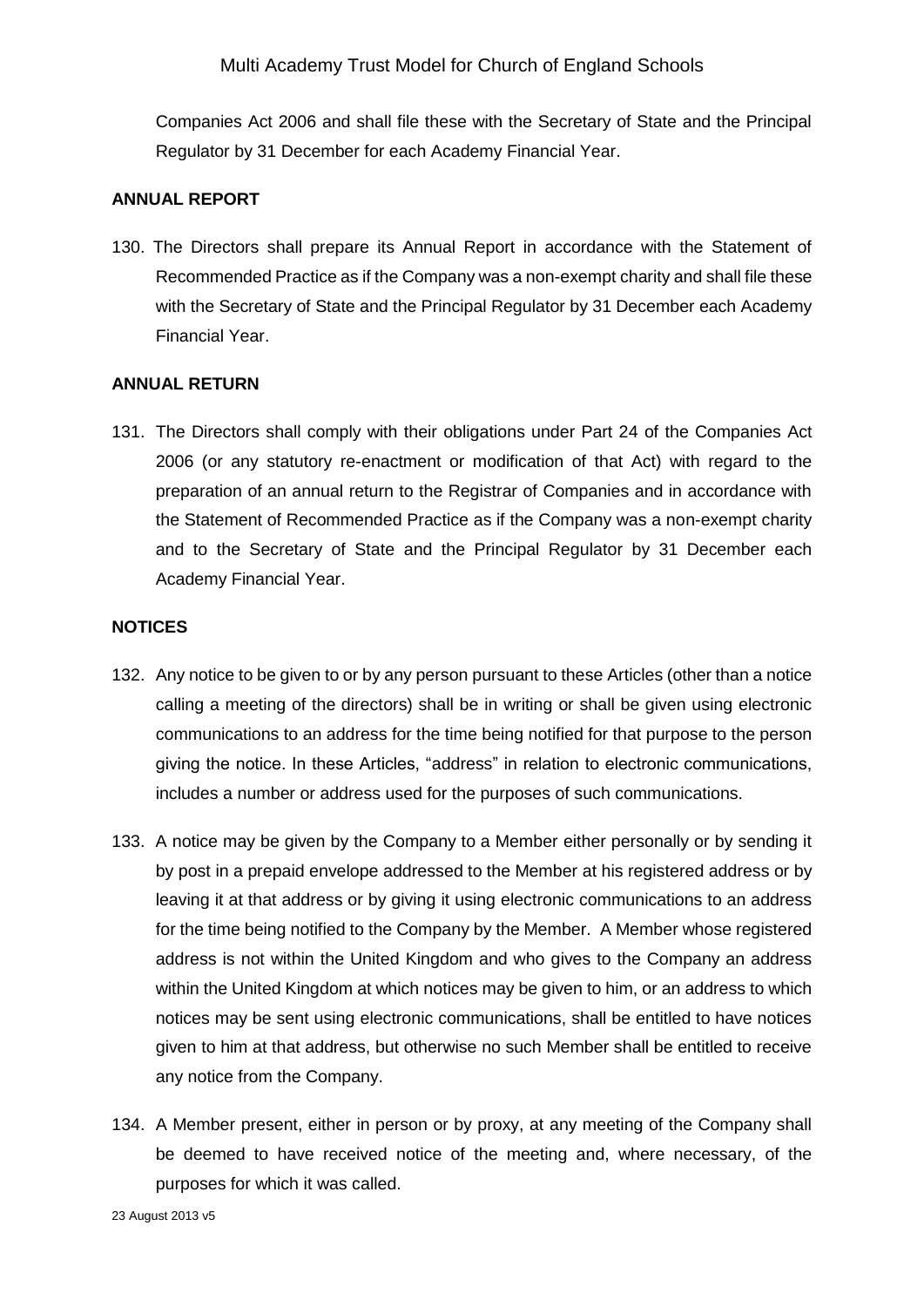135. Proof that an envelope containing a notice was properly addressed, prepaid and posted shall be conclusive evidence that the notice was given. Proof that a notice contained in an electronic communication was sent in accordance with guidance issued by the Institute of Chartered Secretaries and Administrators shall be conclusive evidence that the notice was given. A notice shall be deemed to be given at the expiration of 48 hours after the envelope containing it was posted or, in the case of a notice contained in an electronic communication, at the expiration of 48 hours after the time it was sent.

## **INDEMNITY**

136. Subject to the provisions of the Companies Act 2006 and Article 6.3 every Director or other officer or auditor of the Company shall be indemnified out of the assets of the Company against any liability incurred by him in that capacity in defending any proceedings, whether civil or criminal, in which judgment is given in favour or in which he is acquitted or in connection with any application in which relief is granted to him by the court from liability for negligence, default, breach of duty or breach of trust in relation to the affairs of the Company.

## **RULES**

- 137. The Directors may from time to time make such rules or bye laws as they may deem necessary or expedient or convenient for the proper conduct and management of the Company, and in particular but without prejudice to the generality of the foregoing, they may by such rules or bye laws regulate:
	- (a) the setting aside of the whole or any part or parts of the Company's premises at any particular time or times or for any particular purpose or purposes;
	- (b) the procedure at general meetings and meetings of the Directors and committees of the Directors and meetings of the Local Governing Bodies in so far as such procedure is not regulated by the Articles; and
	- (c) generally, all such matters as are commonly the subject matter of Company rules.
- 138. The Company in general meeting shall have power to alter, add or to repeal the rules or bye laws but only with the consent of the Diocesan Board of Education. Provided that no rule or bye law shall be inconsistent with, or shall affect or repeal anything contained in the Articles.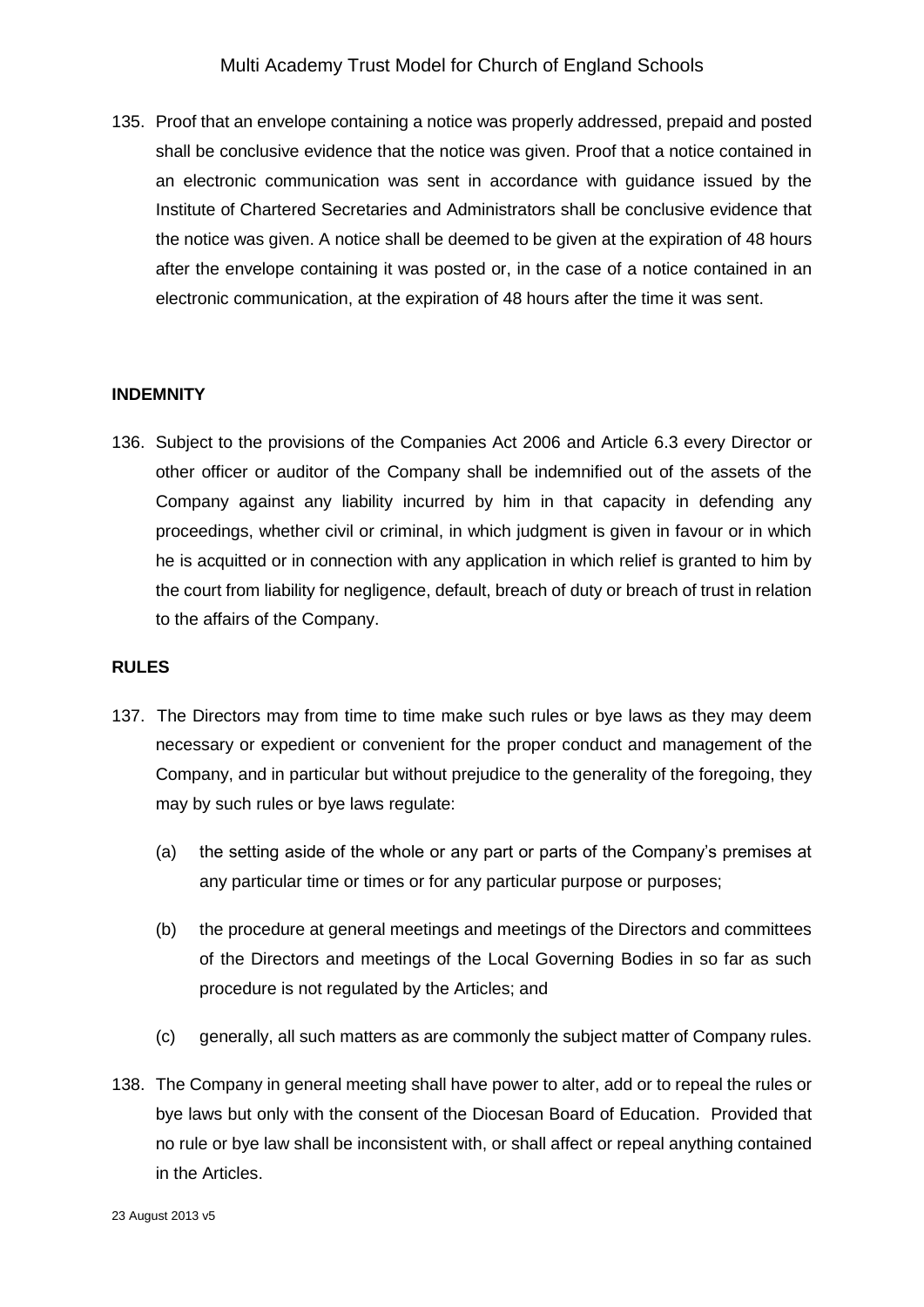#### **AVOIDING INFLUENCED COMPANY STATUS**

- 139. Notwithstanding the number of Members from time to time, the maximum aggregate number of votes exercisable by Local Authority Associated Persons shall never exceed 19.9% of the total number of votes exercisable by Members in general meeting and the votes of the other Members having a right to vote at the meeting will be increased on a pro-rata basis.
- 140. No person who is a Local Authority Associated Person may be appointed as a Director if, once the appointment had taken effect, the number of Directors who are Local Authority Associated Persons would represent 20% or more of the total number of Directors. Upon any resolution put to the Directors, the maximum aggregate number of votes exercisable by any Directors who are Local Authority Associated Persons shall represent a maximum of 19.9% of the total number of votes cast by the Directors on such a resolution and the votes of the other Directors having a right to vote at the meeting will be increased on a pro-rata basis.
- 141. No person who is a Local Authority Associated Person is eligible to be appointed to the office of Director unless his appointment to such office is authorised by the local authority to which he is associated.
- 142. If at the time of either his becoming a Member of the Company or his first appointment to office as a Director any Member or Director was not a Local Authority Associated Person but later becomes so during his membership or tenure as a Director he shall be deemed to have immediately resigned his membership and/or resigned from his office as a Director as the case may be.
- 143. If at any time the number of Directors or Members who are also Local Authority Associated Persons would (but for Articles 139 - 142 inclusive) represent 20% or more of the total number of Directors or Members (as the case may be) then a sufficient number of the Directors or Members (as the case may be) who are Local Authority Associated Persons shall be deemed to have resigned as Directors or Members (as the case may be) immediately before the occurrence of such an event to ensure that at all times the number of such Directors or Members (as the case may be) is never equal to or greater than 20% of the total number of Directors or Members (as the case may be). Directors or Members (as the case may be) who are Local Authority Associated Persons shall be deemed to have resigned in order of their appointment date the most recently appointed resigning first.